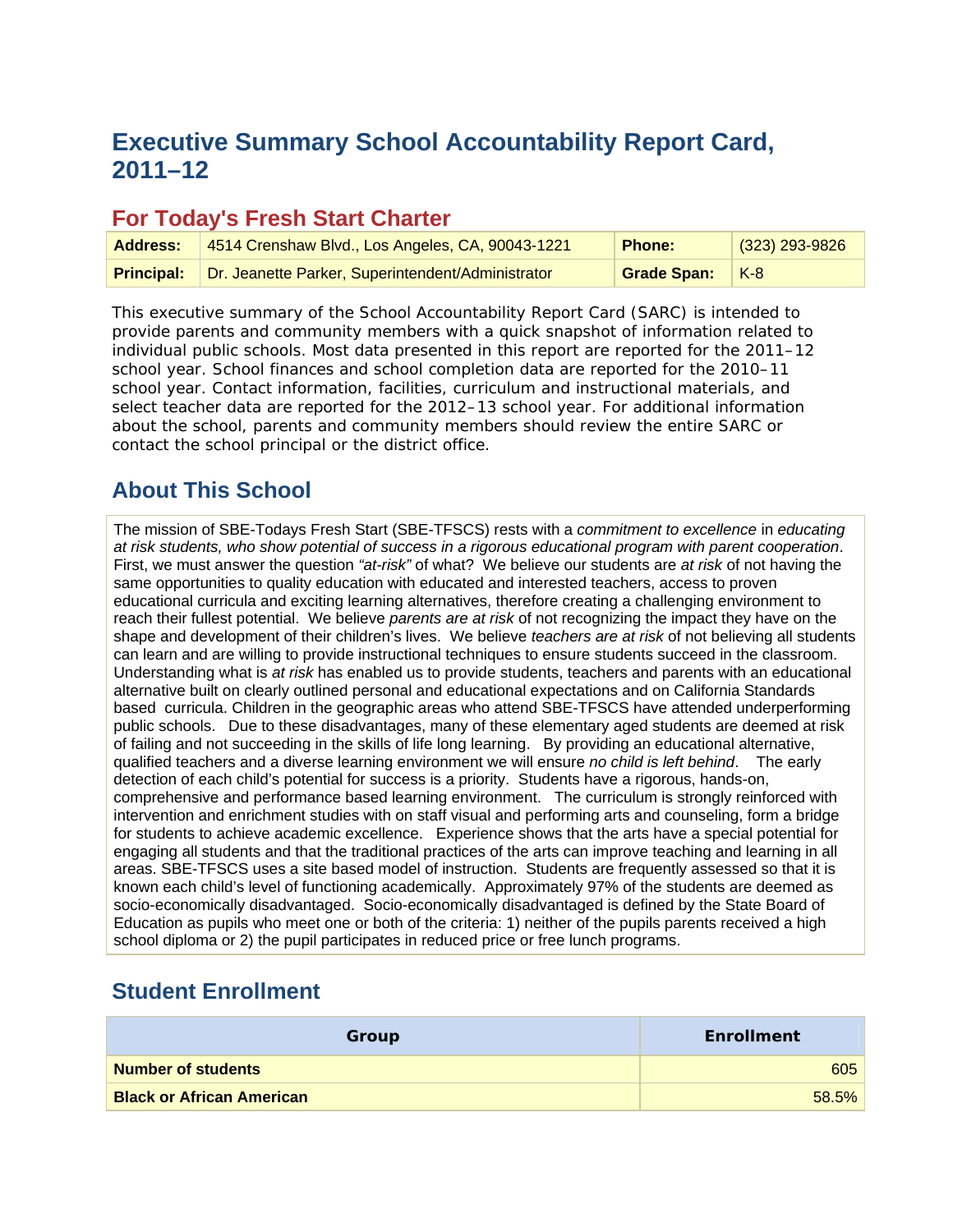| American Indian or Alaska Native           | 2.0%  |
|--------------------------------------------|-------|
| <b>Asian</b>                               | 0.0%  |
| <b>Filipino</b>                            | 0.0%  |
| <b>Hispanic or Latino</b>                  | 39.5% |
| <b>Native Hawaiian or Pacific Islander</b> | 0.0%  |
| <b>White</b>                               | 0.0%  |
| <b>Two or More Races</b>                   | 0.0%  |
| <b>Socioeconomically Disadvantaged</b>     | 95.5% |
| <b>English Learners</b>                    | 41.0% |
| <b>Students with Disabilities</b>          | 6.1%  |

### **Teachers**

| <b>Indicator</b>                                            | <b>Teachers</b> |
|-------------------------------------------------------------|-----------------|
| <b>Teachers with full credential</b>                        | 100%            |
| <b>Teachers without full credential</b>                     |                 |
| <b>Teachers Teaching Outside Subject Area of Competence</b> |                 |
| <b>Misassignments of Teachers of English Learners</b>       |                 |
| <b>Total Teacher Misassignments</b>                         |                 |

### **Student Performance**

| <b>Subject</b>                | Students Proficient and Above on STAR* Program Results |
|-------------------------------|--------------------------------------------------------|
| <b>English-Language Arts</b>  | 55%                                                    |
| <b>Mathematics</b>            | 60%                                                    |
| <b>Science</b>                | 51%                                                    |
| <b>History-Social Science</b> | 38%                                                    |
|                               |                                                        |

\*Standardized Testing and Reporting Program assessments used for accountability purposes include the California Standards Tests, the California Modified Assessment, and the California Alternate Performance Assessment.

## **Academic Progress\***

| <b>Indicator</b>                                                        | <b>Result</b> |
|-------------------------------------------------------------------------|---------------|
| 2012 Growth API Score (from 2012 Growth API Report)                     | 805           |
| <b>Statewide Rank (from 2011 Base API Report)</b>                       |               |
| <b>Met All 2012 AYP Requirements</b>                                    | no            |
| Number of AYP Criteria Met Out of the Total Number of Criteria Possible | Met 18 of 21  |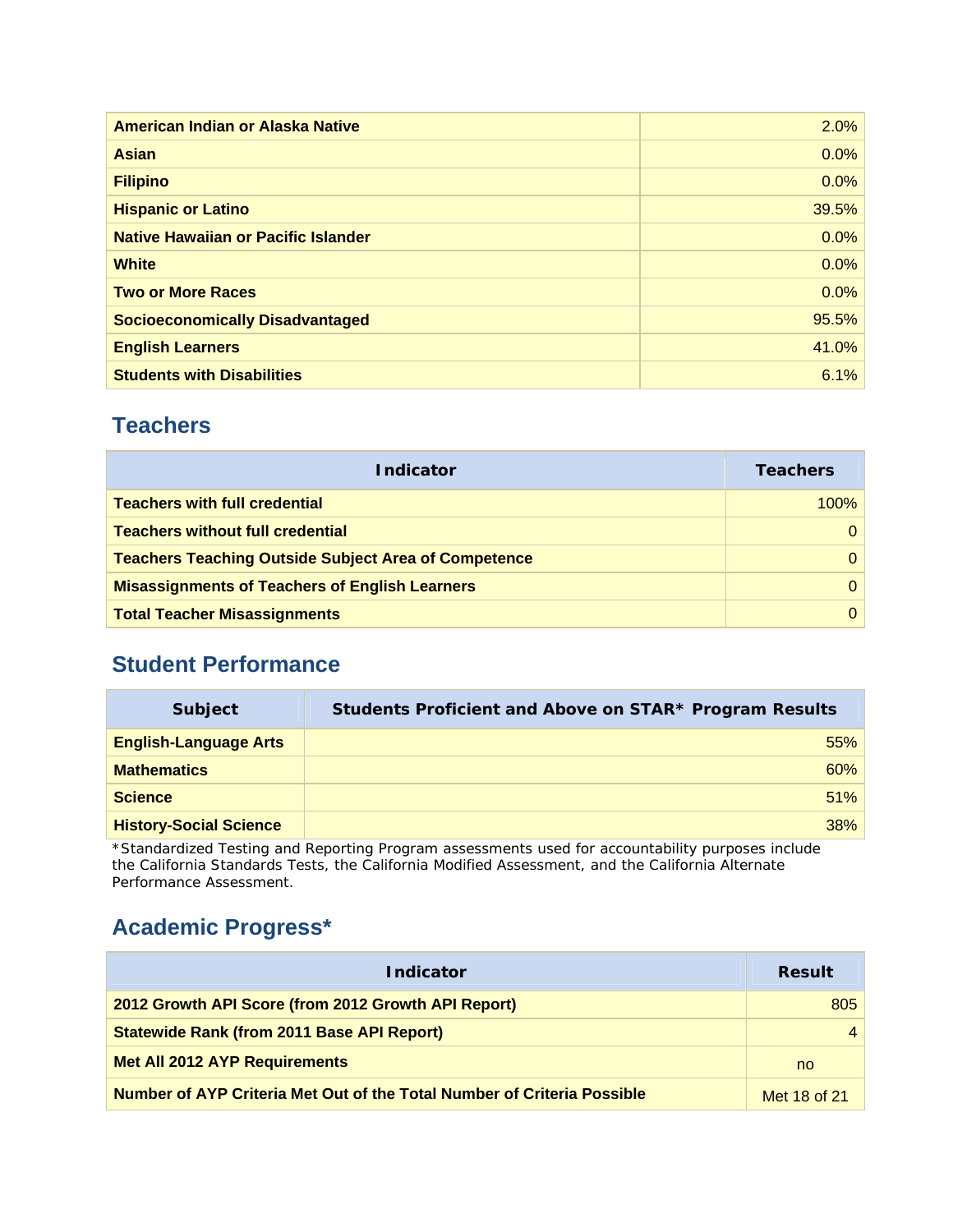| 2012-13 Program Improvement Status (PI Year) | Year 3 |
|----------------------------------------------|--------|
|----------------------------------------------|--------|

\*The Academic Performance Index is required under state law. Adequate Yearly Progress is required by federal law.

### **School Facilities**

#### **Summary of Most Recent Site Inspection**

Today's Fresh Start SBE (TFSSBE) is composed of five (4) sites; Vernon, Adams, Hyde Park, and Compton. Site inspections are conducted by the appropriate agency and each campus is safe and free of any hazards.

#### **Repairs Needed**

There were no significant repairs required or planned.

#### **Corrective Actions Taken or Planned**

None.

### **Curriculum and Instructional Materials**

| <b>Core Curriculum Area</b>                             | <b>Pupils Who Lack Textbooks and Instructional</b><br><b>Materials</b> |
|---------------------------------------------------------|------------------------------------------------------------------------|
| <b>Reading/Language Arts</b>                            | $\Omega$                                                               |
| <b>Mathematics</b>                                      | $\Omega$                                                               |
| <b>Science</b>                                          | $\mathbf{0}$                                                           |
| <b>History-Social Science</b>                           | $\mathbf{0}$                                                           |
| <b>Foreign Language</b>                                 | $\mathbf{0}$                                                           |
| <b>Health</b>                                           | $\mathbf{0}$                                                           |
| <b>Visual and Performing Arts</b>                       | $\Omega$                                                               |
| <b>Science Laboratory Equipment (grades)</b><br>$9-12)$ | $\Omega$                                                               |

### **School Finances**

| Level              | <b>Expenditures Per Pupil (Unrestricted Sources Only)</b> |         |
|--------------------|-----------------------------------------------------------|---------|
| <b>School Site</b> |                                                           | N/A     |
| <b>District</b>    |                                                           | \$7,083 |
| <b>State</b>       |                                                           | \$5,455 |

### **School Completion**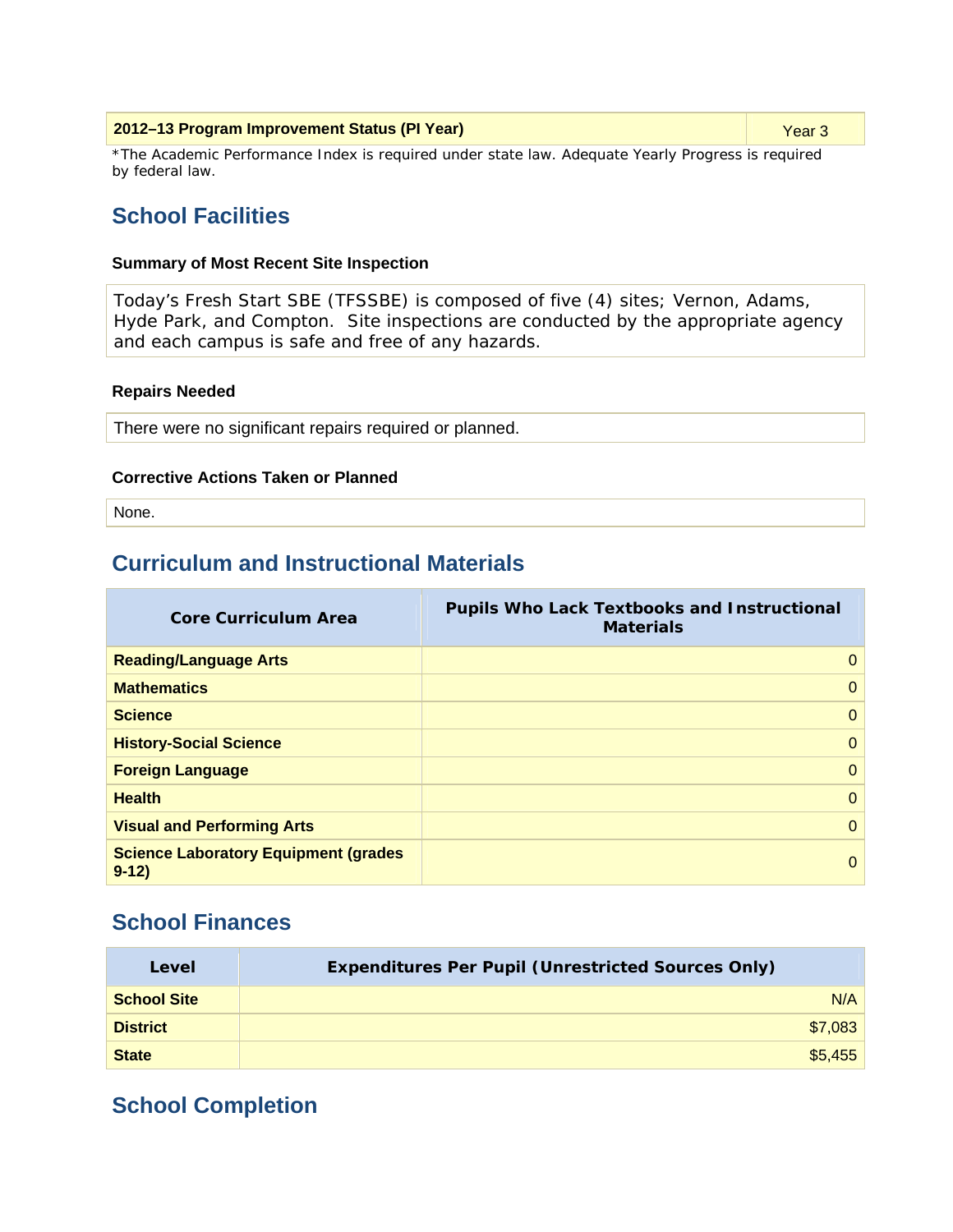| <b>Indicator</b>                       | <b>Result</b> |
|----------------------------------------|---------------|
| <b>Graduation Rate (if applicable)</b> | N/A           |

### **Postsecondary Preparation**

| <b>Measure</b>                                                                                                                      | Percent |
|-------------------------------------------------------------------------------------------------------------------------------------|---------|
| <b>Pupils Who Completed a Career Technical Education Program and Earned a High School</b><br><b>Diploma</b>                         | N/A     |
| <b>Graduates Who Completed All Courses Required for University of California or California</b><br><b>State University Admission</b> | N/A     |

# **School Accountability Report Card**

# **Reported Using Data from the 2011–12 School Year**

### *Published During 2012–13*

Every school in California is required by state law to publish a School Accountability Report Card (SARC), by February 1 of each year. The SARC contains information about the condition and performance of each California public school.

- For more information about SARC requirements, see the California Department of Education (CDE) SARC Web page at http://www.cde.ca.gov/ta/ac/sa/.
- For additional information about the school, parents and community members should contact the school principal or the district office.

# **I. Data and Access**

### **Ed-Data Partnership Web Site**

Ed-Data is a partnership of the CDE, EdSource, and the Fiscal Crisis and Management Assistance Team (FCMAT) that provides extensive financial, demographic, and performance information about California's public kindergarten through grade twelve school districts and schools.

### **DataQuest**

DataQuest is an online data tool located on the CDE DataQuest Web page at http://dg.cde.ca.gov/dataquest/ that contains additional information about this school and comparisons of the school to the district, the county, and the state. Specifically, DataQuest is a dynamic system that provides reports for accountability (e.g., state Academic Performance Index [API], federal Adequate Yearly Progress [AYP]), test data, enrollment, high school graduates, dropouts, course enrollments, staffing, and data regarding English learners.

### **Internet Access**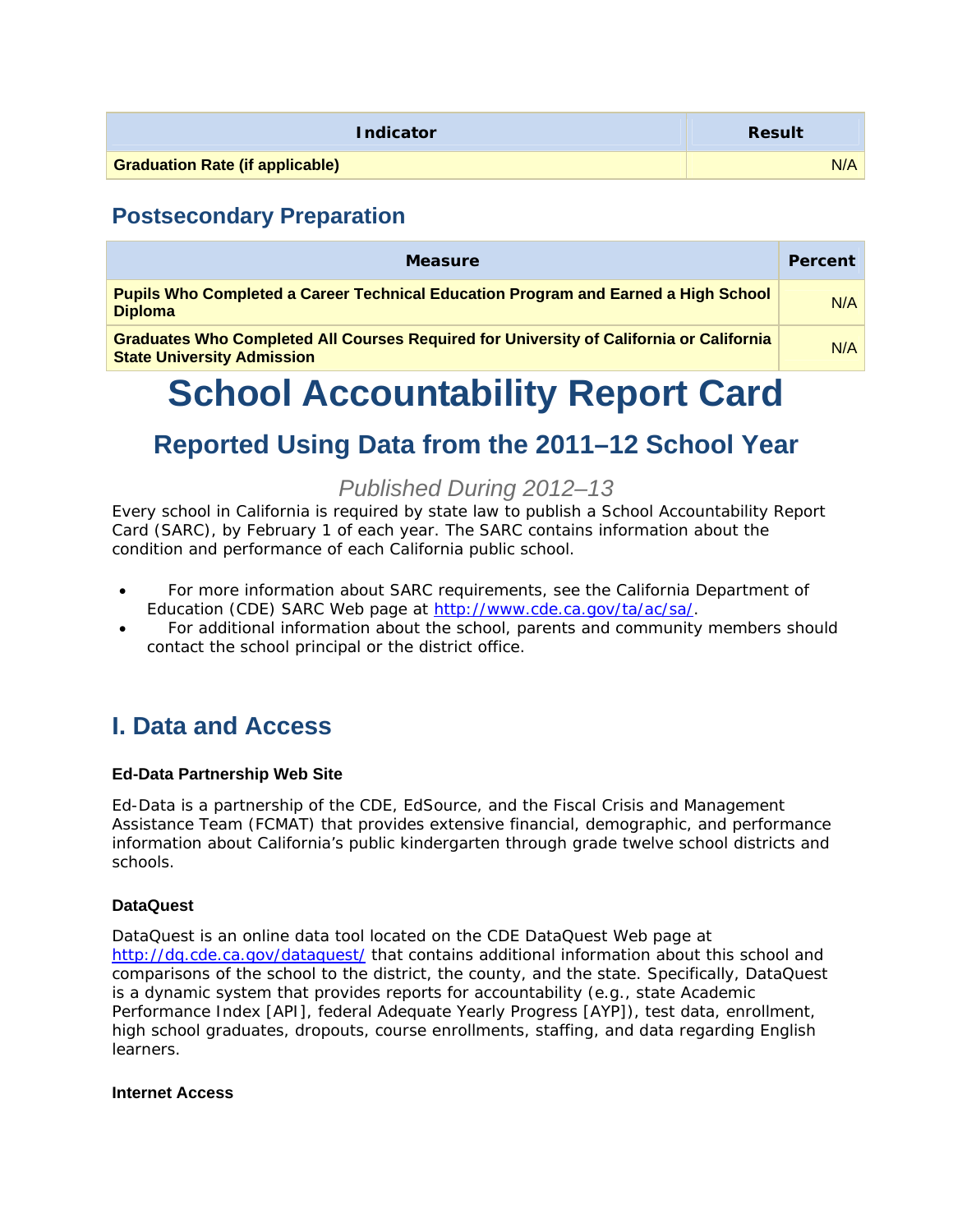Internet access is available at public libraries and other locations that are publicly accessible (e.g., the California State Library). Access to the Internet at libraries and public locations is generally provided on a first-come, first-served basis. Other use restrictions may include the hours of operation, the length of time that a workstation may be used (depending on availability), the types of software programs available on a workstation, and the ability to print documents.

# **II. About This School**

### **School** District **District School Name Today's Fresh Start Charter <b>District Name SBE - Today's Fresh Start Name Charter Street** 4514 Crenshaw Blvd. **Phone Number** (323) 293-9826 **City, State, Zip** Los Angeles, CA, 90043-1221 **Web Site Phone Number** (323) 293-9826 **Superintendent** Jeanette Parker **Principal** Dr. Jeanette Parker, Superintendent/Administrator **E-mail Address** drjeanetteparker@aol.com **E-mail Address** drjeanetteparker@aol.com **CDS Code** <sup>19767370102020</sup>

### **Contact Information (School Year 2012–13)**

### **School Description and Mission Statement (School Year 2011–12)**

The mission of SBE-TFSCS rests with a *commitment to excellence* in *educating at risk students, who show potential of success in a rigorous educational program with parent cooperation*. First, we must answer the question *"at-risk"* of what? We believe our students are *at risk* of not having the same opportunities to quality education with educated and interested teachers, access to proven educational curricula and exciting learning alternatives, therefore creating a challenging environment to reach their fullest potential. We believe *parents are at risk* of not recognizing the impact they have on the shape and development of their children's lives. We believe *teachers are at risk* of not believing all students can learn and are willing to provide instructional techniques to ensure students succeed in the classroom. Understanding what is *at risk* has enabled us to provide students, teachers and parents with an educational alternative built on clearly outlined personal and educational expectations and on California Standards based curricula. Children in the geographic areas who attend SBE-TFSCS have attended underperforming public schools. Due to these disadvantages, many of these elementary aged students are deemed at risk of failing and not succeeding in the skills of life long learning. By providing an educational alternative, qualified teachers and a diverse learning environment we will ensure *no child is left behind*. The early detection of each child's potential for success is a priority. Students have a rigorous, hands-on, comprehensive and performance based learning environment. The curriculum is strongly reinforced with intervention and enrichment studies with on staff visual and performing arts and counseling, form a bridge for students to achieve academic excellence. Experience shows that the arts have a special potential for engaging all students and that the traditional practices of the arts can improve teaching and learning in all areas. TFSCS uses a site based model of instruction. Students are frequently assessed so that it is known each child's level of functioning academically. Over 97% of the students are deemed as socio-economically disadvantaged. Socioeconomically disadvantaged is defined by the State Board of Education as pupils who meet one or both of the criteria: 1) neither of the pupils parents received a high school diploma or 2) the pupil participates in reduced price or free lunch programs.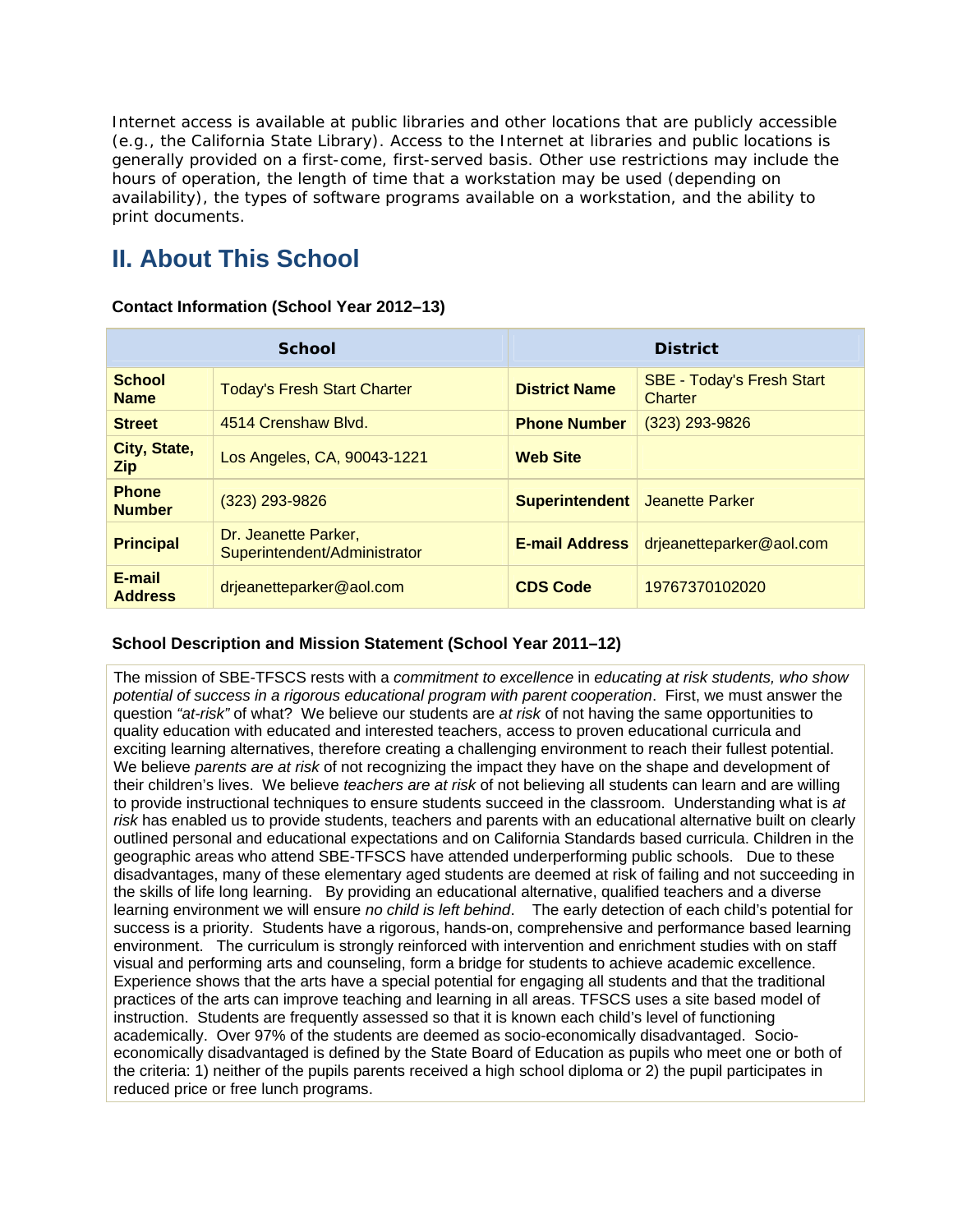### **Opportunities for Parental Involvement (School Year 2011–12)**

One of the primary predictors of student success is parent involvement. Parents are encouraged and expected to participate in the educational process of their child(ren). SBE Today's Fresh Start Charter School provides many opportunities for parents to become involved in school activities. The school conducts Back to School Night, Open House, Family Dinners, Latino Literacy Project, Literacy Night and Math Night activities each year. In addition parent conferences are held twice a year. Parents participate in the governance of the school by participating on the Board of Directors (one parent serves on the Board of Directors). Please contact Dr. Jeanette Parker, Superintendent/Administrator at 323-293-9826 for additional information.

| <b>Grade Level</b>  | <b>Number of Students</b> | <b>Grade Level</b>         | <b>Number of Students</b> |
|---------------------|---------------------------|----------------------------|---------------------------|
| <b>Kindergarten</b> | 140                       | Grade 8                    | 25                        |
| Grade 1             | 111                       | <b>Ungraded Elementary</b> | $\Omega$                  |
| Grade 2             | 79                        | Grade 9                    | $\mathbf{0}$              |
| Grade 3             | 73                        | Grade 10                   | $\mathbf{0}$              |
| Grade 4             | 64                        | Grade 11                   | $\Omega$                  |
| Grade 5             | 48                        | Grade 12                   | $\Omega$                  |
| Grade 6             | 46                        | <b>Ungraded Secondary</b>  | $\Omega$                  |
| <b>Grade 7</b>      | 19                        | <b>Total Enrollment</b>    | 605                       |

### **Student Enrollment by Grade Level (School Year 2011–12)**

### **Student Enrollment by Student Group (School Year 2011-12)**

| Group                                  | <b>Percent of Total Enrollment</b> |
|----------------------------------------|------------------------------------|
| <b>Black or African American</b>       | 58.5%                              |
| American Indian or Alaska Native       | 2.0%                               |
| <b>Asian</b>                           | 0.0%                               |
| <b>Filipino</b>                        | 0.0%                               |
| <b>Hispanic or Latino</b>              | 39.5%                              |
| Native Hawaiian or Pacific Islander    | 0.0%                               |
| <b>White</b>                           | 0.0%                               |
| <b>Two or More Races</b>               | 0.0%                               |
| <b>Socioeconomically Disadvantaged</b> | 95.5%                              |
| <b>English Learners</b>                | 41.0%                              |
| <b>Students with Disabilities</b>      | 6.1%                               |

**Average Class Size and Class Size Distribution (Elementary)**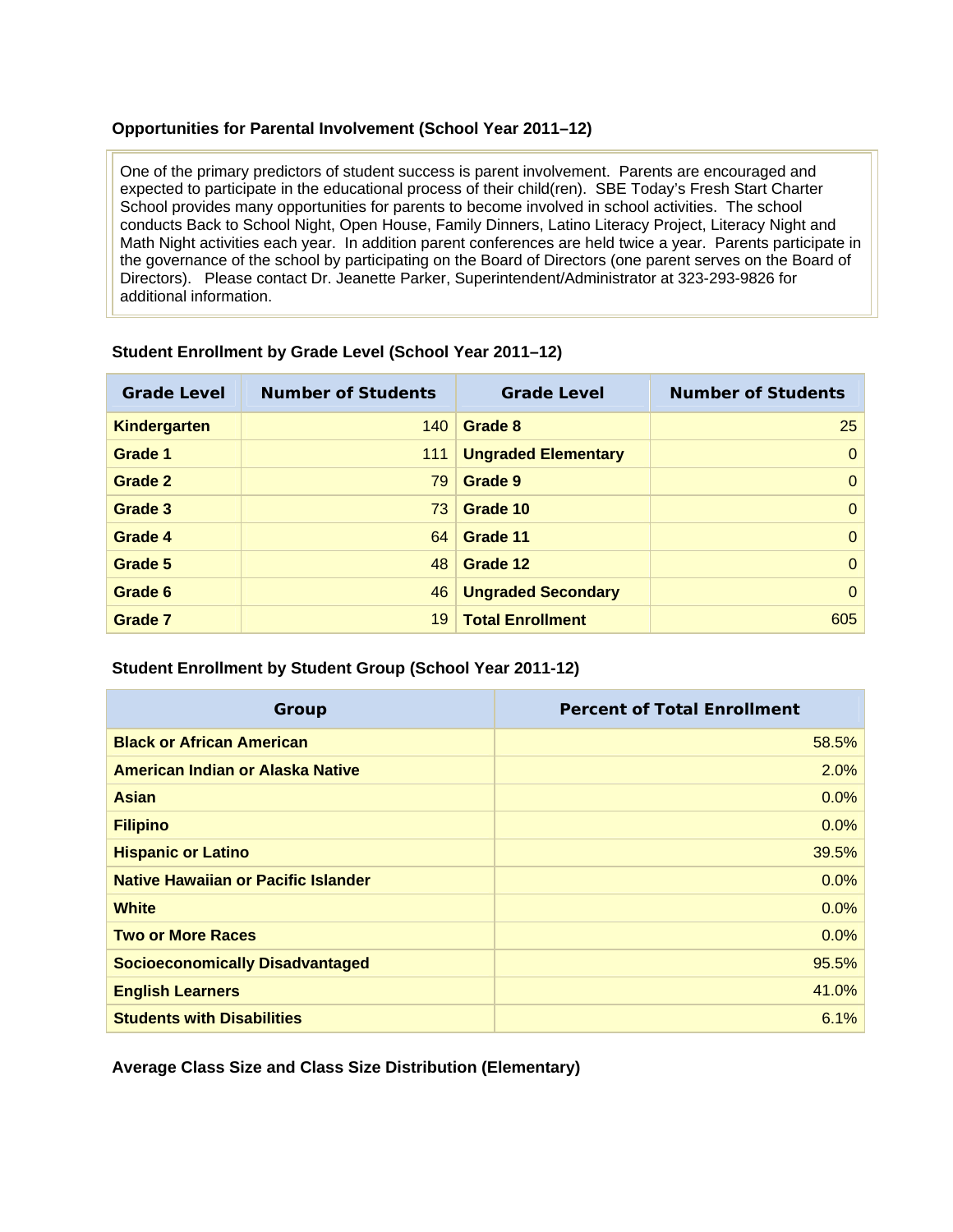| Avg.<br>Grade<br><b>Class</b><br>Level |             | 2009-10<br>Number of<br>Classes* |                | 2010-11<br>Number of<br>Avg.<br>Classes*<br><b>Class</b> |             |                | Avg.<br><b>Class</b> | $2011 - 12$<br><b>Number of</b><br>Classes* |             |              |                |              |
|----------------------------------------|-------------|----------------------------------|----------------|----------------------------------------------------------|-------------|----------------|----------------------|---------------------------------------------|-------------|--------------|----------------|--------------|
|                                        | <b>Size</b> | $1 -$<br>20                      | $21 -$<br>32   | $33+$                                                    | <b>Size</b> | $1 -$<br>20    | $21 -$<br>32         | $33+$                                       | <b>Size</b> | $1 -$<br>20  | $21 -$<br>32   | $33+$        |
| K                                      | 19          | $6\phantom{1}$                   | $\Omega$       | $\overline{0}$                                           | 18.0        | $\overline{7}$ | $\overline{0}$       | $\overline{0}$                              | 14.0        | 10           | $\mathbf{0}$   | $\mathbf 0$  |
| 1                                      | 17          | 5                                | $\overline{0}$ | $\overline{0}$                                           | 12.9        | $\overline{7}$ | $\overline{0}$       | $\overline{0}$                              | 13.3        | 8            | $\mathbf{0}$   | $\mathbf 0$  |
| $\overline{2}$                         | 20          | $\overline{4}$                   | $\overline{0}$ | $\overline{0}$                                           | 16.2        | 5              | $\overline{0}$       | $\overline{0}$                              | 15.6        | 5            | $\overline{0}$ | $\mathbf 0$  |
| $\overline{\mathbf{3}}$                | 20          | $\overline{4}$                   | $\overline{0}$ | $\overline{0}$                                           | 18.3        | $\overline{4}$ | $\overline{0}$       | $\overline{0}$                              | 14.6        | 5            | $\overline{0}$ | $\mathbf 0$  |
| $\boldsymbol{4}$                       | 18          | $\overline{2}$                   | $\overline{0}$ | $\overline{0}$                                           | 19.7        | 3              | $\overline{0}$       | $\overline{0}$                              | 15.5        | 3            | 1              | $\mathbf 0$  |
| 5                                      | 17          | $\overline{2}$                   | $\overline{0}$ | $\overline{0}$                                           | 14.0        | 3              | $\overline{0}$       | $\overline{0}$                              | 22.5        | $\mathbf{1}$ | $\mathbf{1}$   | $\mathbf 0$  |
| $6\phantom{1}6$                        | 20          | $\overline{2}$                   | $\overline{0}$ | $\mathbf{0}$                                             | 11.0        | 3              | $\overline{0}$       | $\overline{0}$                              | 23.0        | $\mathbf 0$  | 2 <sup>1</sup> | $\mathbf{0}$ |
| <b>Other</b>                           |             |                                  |                |                                                          |             |                |                      |                                             | 1.0         | 3            | $\overline{0}$ | $\pmb{0}$    |

\* Number of classes indicates how many classes fall into each size category (a range of total students per classroom).

### **Average Class Size and Class Size Distribution (Secondary)**

| <b>Subject</b>                  | Avg.<br><b>Class</b> | 2009-10<br>Number of<br>$Classes*$ |              | Avg.<br><b>Class</b> | 2010-11<br>Number of<br>$Classes*$ |             |              | Avg.<br><b>Class</b> | $2011 - 12$<br><b>Number of</b><br>Classes* |                      |                |          |
|---------------------------------|----------------------|------------------------------------|--------------|----------------------|------------------------------------|-------------|--------------|----------------------|---------------------------------------------|----------------------|----------------|----------|
|                                 | <b>Size</b>          | TE<br>22                           | $23 -$<br>32 | $33+$                | <b>Size</b>                        | $1 -$<br>22 | $23 -$<br>32 | $33+$                | <b>Size</b>                                 | $1 -$<br>22          | $23 -$<br>32   | $33+$    |
| <b>English</b>                  | 14                   | $\overline{4}$                     | n/a          | n/a                  | 20                                 | 3           | n/a          | n/a                  | 22.0                                        | 2                    | $\overline{2}$ | n/a      |
| <b>Mathematics</b>              | 14                   | $\overline{4}$                     | n/a          | n/a                  | 20                                 | 3           | n/a          | n/a                  | 22.0                                        | 1                    | 1              | n/a      |
| <b>Science</b>                  | 14                   | $\overline{4}$                     | n/a          | n/a                  | 20                                 | 3           | n/a          | n/a                  | 22.0                                        | $\overline{1}$       | 1              | n/a      |
| <b>Social</b><br><b>Science</b> | 14                   | 4                                  | n/a          | n/a                  | 20                                 | 3           | n/a          | n/a                  | 22.0                                        | $\blacktriangleleft$ | 1              | $\Omega$ |

\* Number of classes indicates how many classrooms fall into each size category (a range of total students per classroom). At the secondary school level, this information is reported by subject area rather than grade level.

### **III. School Climate**

### **School Safety Plan (School Year 2011–12)**

The school has adopted and implements a comprehensive set of health, safety and risk management policies. The school a safe campus and learning environment. All employees must submit to a criminal background check before being hired a held each semester. TFSCS has policies related to the administration of prescription drugs and medications.

### **Suspensions and Expulsions**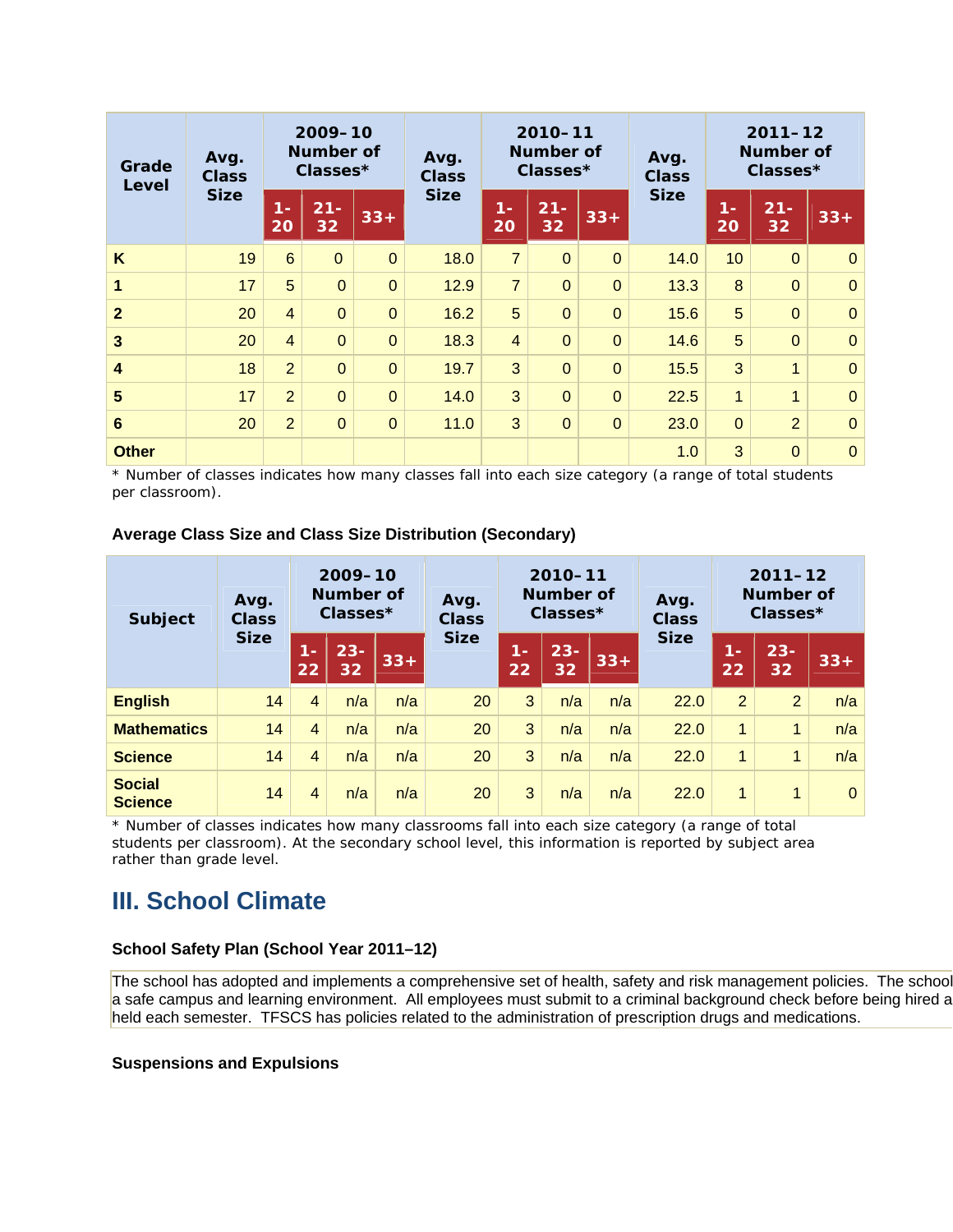| Rate $*$           | <b>School</b><br>$2009 - 10$ | <b>School</b><br>$2010 - 11$ | <b>School</b><br>$2011 - 12$ | <b>District</b><br>$2009 - 10$ | <b>District</b><br>$2010 - 11$ | <b>District</b><br>$2011 - 12$ |
|--------------------|------------------------------|------------------------------|------------------------------|--------------------------------|--------------------------------|--------------------------------|
| <b>Suspensions</b> | 0                            |                              |                              |                                |                                |                                |
| <b>Expulsions</b>  | 0                            |                              |                              |                                |                                | 0                              |

\* The rate of suspensions and expulsions is calculated by dividing the total number of incidents by the total enrollment.

# **IV. School Facilities**

### **School Facility Conditions and Planned Improvements (School Year 2012–13)**

Today's Fresh Start Charter School leases our current facilities. All facilities are maintained by lessor and meet all code and state requirement.

### **School Facility Good Repair Status (School Year 2012–13)**

| <b>System Inspected</b>                                                          |                  | <b>Repair Status</b> | <b>Repair Needed and</b> |             |                                          |
|----------------------------------------------------------------------------------|------------------|----------------------|--------------------------|-------------|------------------------------------------|
|                                                                                  | <b>Exemplary</b> | Good                 | Fair                     | <b>Poor</b> | <b>Action Taken or</b><br><b>Planned</b> |
| <b>Systems: Gas Leaks,</b><br>Mechanical/HVAC, Sewer                             |                  | X                    | n/a                      | n/a         | n/a                                      |
| <b>Interior: Interior Surfaces</b>                                               |                  | X                    | n/a                      | n/a         | n/a                                      |
| <b>Cleanliness: Overall Cleanliness, Pest/</b><br><b>Vermin Infestation</b>      |                  | X                    | n/a                      | n/a         | n/a                                      |
| <b>Electrical: Electrical</b>                                                    |                  | X                    | n/a                      | n/a         | n/a                                      |
| <b>Restrooms/Fountains: Restrooms,</b><br>Sinks/Fountains                        |                  | X                    | n/a                      | n/a         | n/a                                      |
| <b>Safety: Fire Safety, Hazardous</b><br><b>Materials</b>                        |                  | $\times$             | n/a                      | n/a         | n/a                                      |
| <b>Structural: Structural Damage, Roofs</b>                                      |                  | X                    | n/a                      | n/a         | n/a                                      |
| <b>External: Playground/School Grounds,</b><br><b>Windows/Doors/Gates/Fences</b> |                  | X                    | n/a                      | n/a         | n/a                                      |
| <b>Overall Rating</b>                                                            | X                |                      |                          |             |                                          |

Note: Cells shaded in black do not require data.

# **V. Teachers**

### **Teacher Credentials**

| <b>Teachers</b>             | <b>School</b> | <b>School</b> | <b>School</b> | <b>District</b> |
|-----------------------------|---------------|---------------|---------------|-----------------|
|                             | 2009-10       | 2010-11       | $2011 - 12$   | $2011 - 12$     |
| <b>With Full Credential</b> | 33            | 31            | 39            | n/a             |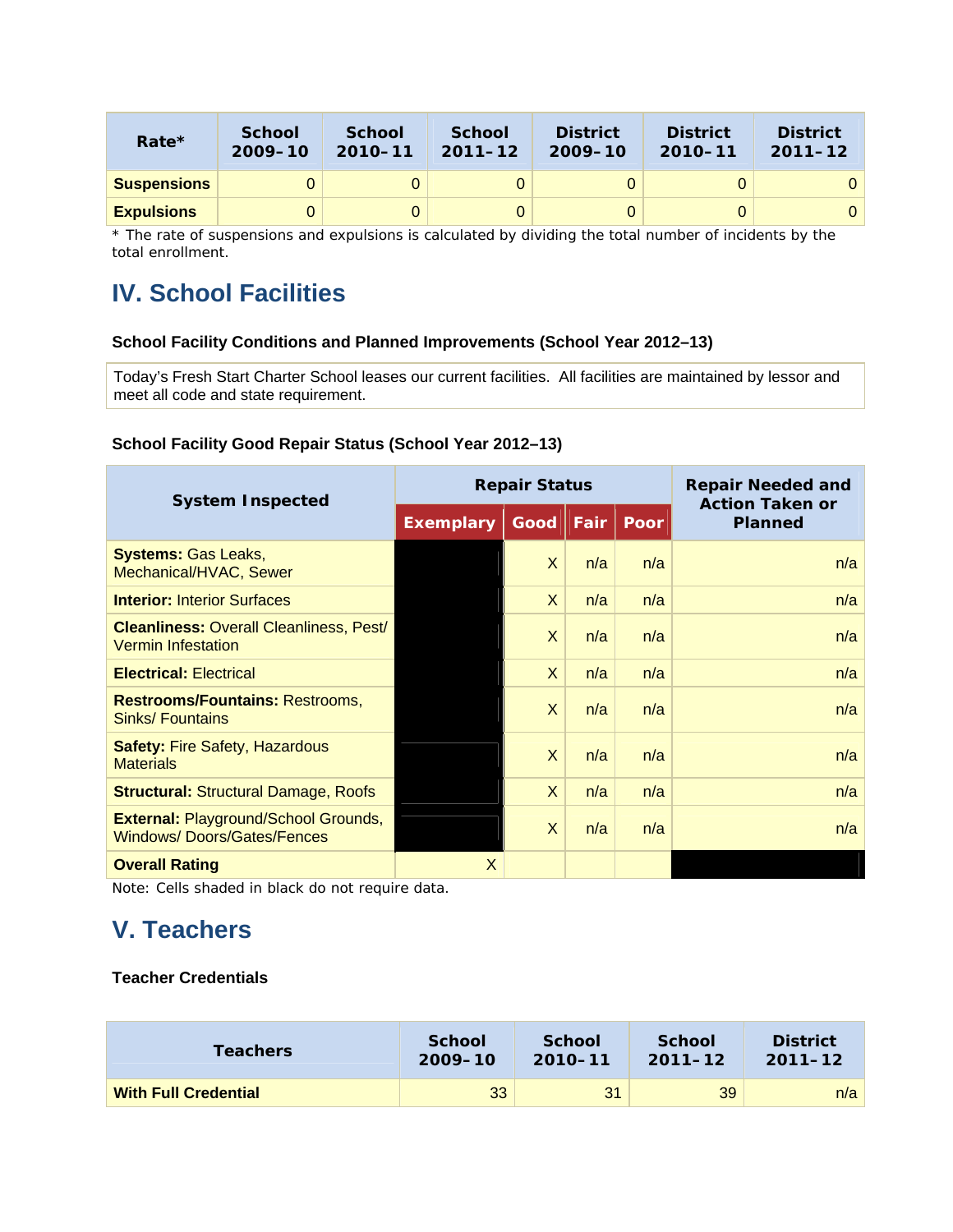| <b>Without Full Credential</b>                                                      |     |     |     |     |
|-------------------------------------------------------------------------------------|-----|-----|-----|-----|
| <b>Teaching Outside Subject Area of</b><br><b>Competence (with full credential)</b> | n/a | n/a | n/a | n/a |

**Teacher Misassignments and Vacant Teacher Positions** 

| <b>Indicator</b>                                      | $2010 - 11$ | $2011 - 12$ | 2012–13 |
|-------------------------------------------------------|-------------|-------------|---------|
| <b>Misassignments of Teachers of English Learners</b> | 0           |             |         |
| <b>Total Teacher Misassignments*</b>                  | $\Omega$    |             |         |
| <b>Vacant Teacher Positions</b>                       | 0           |             |         |

Note: "Misassignments" refers to the number of positions filled by teachers who lack legal authorization to teach that grade level, subject area, student group, etc.

\* *Total Teacher Misassignments* includes the number of *Misassignments of Teachers of English Learners*.

### **Core Academic Classes Taught by Highly Qualified Teachers (School Year 2011–12)**

The Federal Elementary and Secondary Education Act (ESEA), also known as No Child Left Behind (NCLB), requires that core academic subjects be taught by Highly Qualified Teachers, defined as having at least a bachelor's degree, an appropriate California teaching credential, and demonstrated core academic subject area competence. For more information, see the CDE *Improving Teacher and Principal Quality* Web page at: http://www.cde.ca.gov/nclb/sr/tq/

| <b>Location of</b><br><b>Classes</b>                        | <b>Percent of Classes In Core</b><br><b>Academic Subjects Taught by</b><br><b>Highly Qualified Teachers</b> | <b>Percent of Classes In Core</b><br><b>Academic Subjects Not Taught by</b><br><b>Highly Qualified Teachers</b> |
|-------------------------------------------------------------|-------------------------------------------------------------------------------------------------------------|-----------------------------------------------------------------------------------------------------------------|
| <b>This School</b>                                          | 100%                                                                                                        | $\Omega$                                                                                                        |
| <b>All Schools in</b><br><b>District</b>                    | n/a                                                                                                         | n/a                                                                                                             |
| <b>High-Poverty</b><br><b>Schools in</b><br><b>District</b> | n/a                                                                                                         | n/a                                                                                                             |
| <b>Low-Poverty</b><br><b>Schools in</b><br><b>District</b>  | n/a                                                                                                         | n/a                                                                                                             |
|                                                             |                                                                                                             |                                                                                                                 |

Note: High-poverty schools are defined as those schools with student eligibility of approximately 40 percent or more in the free and reduced price meals program. Low-poverty schools are those with student eligibility of approximately 25 percent or less in the free and reduced price meals program.

## **VI. Support Staff**

**Academic Counselors and Other Support Staff (School Year 2011–12)**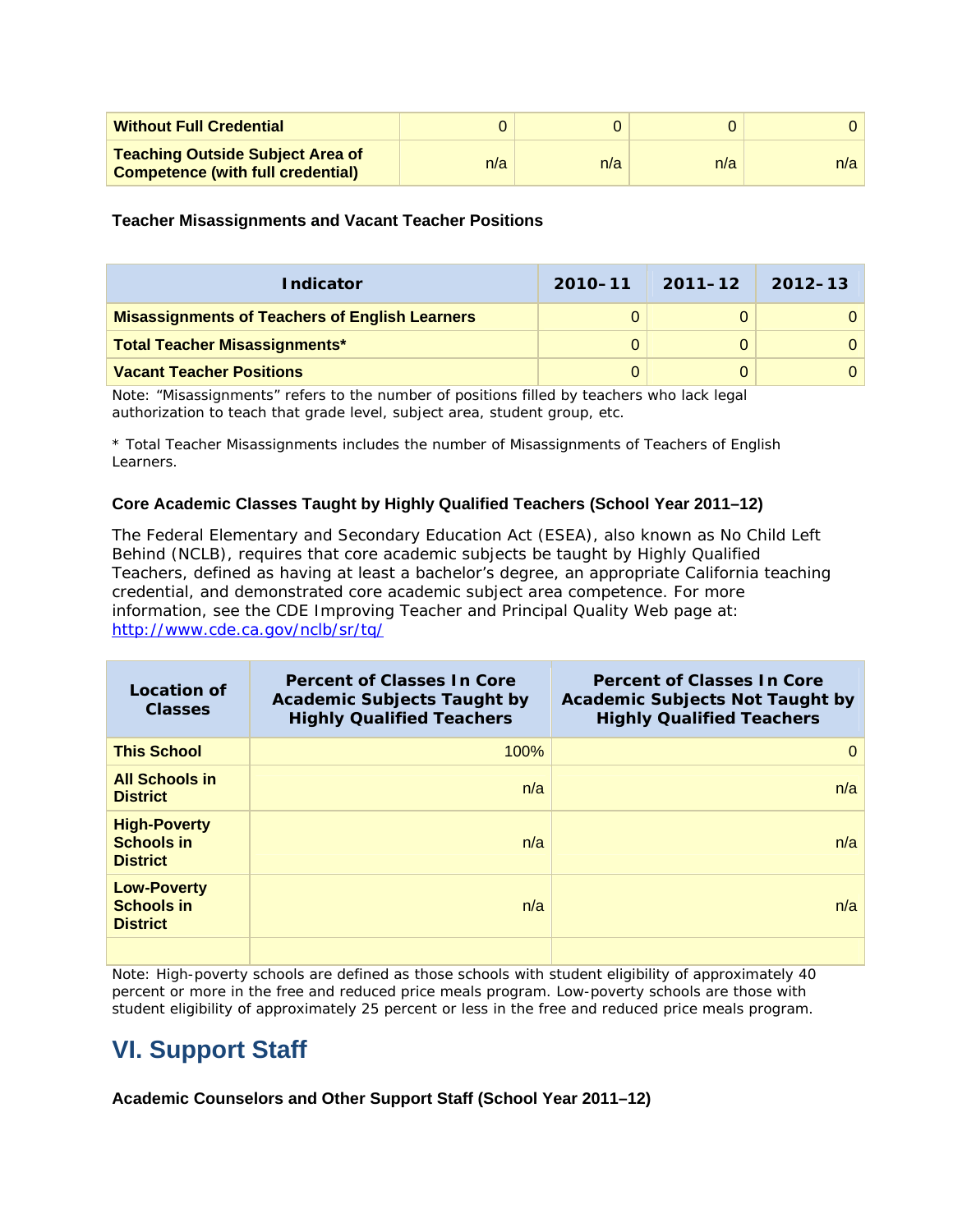| <b>Title</b>                                                         | Number of FTE*<br><b>Assigned to School</b> | <b>Average Number of</b><br><b>Students per Academic</b><br><b>Counselor</b> |
|----------------------------------------------------------------------|---------------------------------------------|------------------------------------------------------------------------------|
| <b>Academic Counselor</b>                                            | $\Omega$                                    | n/a                                                                          |
| <b>Counselor (Social/Behavioral or</b><br><b>Career Development)</b> |                                             |                                                                              |
| <b>Library Media Teacher (librarian)</b>                             | 0                                           |                                                                              |
| <b>Library Media Services Staff</b><br>(paraprofessional)            | 0                                           |                                                                              |
| <b>Psychologist</b>                                                  |                                             |                                                                              |
| <b>Social Worker</b>                                                 | 0                                           |                                                                              |
| <b>Nurse</b>                                                         | 0                                           |                                                                              |
| <b>Speech/Language/Hearing Specialist</b>                            |                                             |                                                                              |
| <b>Resource Specialist (non-teaching)</b>                            |                                             |                                                                              |
| <b>Other</b>                                                         | 0                                           |                                                                              |

Note: Cells shaded in black do not require data.

\* One Full-Time Equivalent (FTE) equals one staff member working full-time; one FTE could also represent two staff members who each work 50 percent of full-time.

# **VII. Curriculum and Instructional Materials**

### **Quality, Currency, Availability of Textbooks and Instructional Materials (School Year 2012–13)**

This section describes whether the textbooks and instructional materials used at the school are from the most recent adoption; whether there are sufficient textbooks and instruction materials for each student; and information about the school's use of any supplemental curriculum or non-adopted textbooks or instructional materials.

### Year and month in which data were collected: \_

| <b>Core Curriculum</b><br>Area                              | <b>Textbooks and</b><br>instructional<br>materials/year of<br>adoption | <b>From most</b><br>recent<br>adoption? | <b>Percent students</b><br>lacking own<br>assigned copy |
|-------------------------------------------------------------|------------------------------------------------------------------------|-----------------------------------------|---------------------------------------------------------|
| <b>Reading/Language Arts</b>                                | Houghton Mifflin 2008                                                  | <b>Yes</b>                              | $\Omega$                                                |
| <b>Mathematics</b>                                          | Houghton Mifflin 2007                                                  | <b>Yes</b>                              | $\Omega$                                                |
| <b>Science</b>                                              | Houghton Mifflin 2006                                                  | <b>Yes</b>                              | $\Omega$                                                |
| <b>History-Social Science</b>                               | Houghton Mifflin 2005                                                  | <b>Yes</b>                              | $\Omega$                                                |
| <b>Foreign Language</b>                                     | n/a                                                                    | n/a                                     | n/a                                                     |
| <b>Health</b>                                               | n/a                                                                    | n/a                                     | n/a                                                     |
| <b>Visual and Performing</b><br><b>Arts</b>                 | n/a                                                                    | n/a                                     | n/a                                                     |
| <b>Science Laboratory</b><br><b>Equipment (grades 9-12)</b> | n/a                                                                    | n/a                                     | n/a                                                     |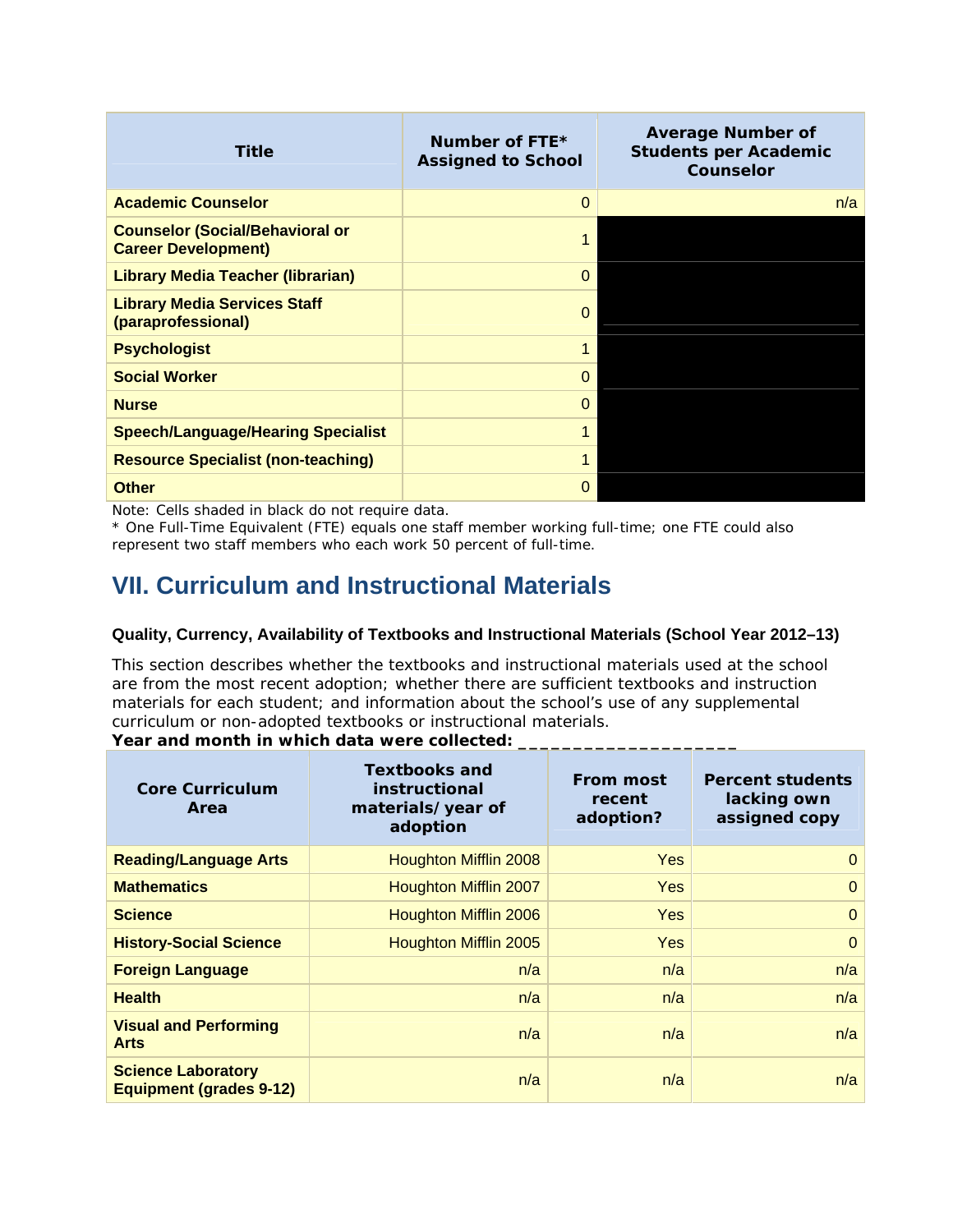# **VIII. School Finances**

| Level                                                                | <b>Total</b><br><b>Expenditures</b><br><b>Per Pupil</b> | <b>Expenditures Per</b><br><b>Pupil</b><br>(Supplemental /<br><b>Restricted)</b> | <b>Expenditures Per</b><br>Pupil (Basic /<br>Unrestricted) | Average<br><b>Teacher</b><br><b>Salary</b> |
|----------------------------------------------------------------------|---------------------------------------------------------|----------------------------------------------------------------------------------|------------------------------------------------------------|--------------------------------------------|
| <b>School Site</b>                                                   | \$7,082.39                                              | \$489.69                                                                         | \$6,592.70                                                 | 44,350.00                                  |
| <b>District</b>                                                      |                                                         |                                                                                  | n/a                                                        | n/a                                        |
| <b>Percent</b><br>Difference -<br><b>School Site</b><br>and District |                                                         |                                                                                  | n/a                                                        | n/a                                        |
| <b>State</b>                                                         |                                                         |                                                                                  | \$5,455                                                    | n/a                                        |
| <b>Percent</b><br>Difference -<br><b>School Site</b><br>and State    |                                                         |                                                                                  | n/a                                                        | n/a                                        |

**Expenditures Per Pupil and School Site Teacher Salaries (Fiscal Year 2010–11)** 

Note: Cells shaded in black do not require data.

*Supplemental/Restricted* expenditures come from money whose use is controlled by law or by a donor. Money that is designated for specific purposes by the district or governing board is not considered restricted. *Basic/unrestricted* expenditures are from money whose use, except for general guidelines, is not controlled by law or by a donor.

For detailed information on school expenditures for all districts in California, see the *CDE Current Expense of Education & Per-pupil Spending* Web page at http://www.cde.ca.gov/ds/fd/ec/. For information on teacher salaries for all districts in California, see the CDE *Certificated Salaries & Benefits* Web page at http://www.cde.ca.gov/ds/fd/cs/. To look up expenditures and salaries for a specific school district, see the Ed-Data Web site at: http://www.ed-data.org/.

### **Types of Services Funded (Fiscal Year 2011–12)**

General Education for elementary and middle school students.

### **Teacher and Administrative Salaries (Fiscal Year 2010–11)**

| Category                                        | <b>District</b><br>Amount | <b>State Average For Districts In</b><br><b>Same Category</b> |
|-------------------------------------------------|---------------------------|---------------------------------------------------------------|
| <b>Beginning Teacher Salary</b>                 | n/a                       | n/a                                                           |
| <b>Mid-Range Teacher Salary</b>                 | 44,350                    | n/a                                                           |
| <b>Highest Teacher Salary</b>                   | n/a                       | n/a                                                           |
| <b>Average Principal Salary</b><br>(Elementary) | 60,000                    | n/a                                                           |
| <b>Average Principal Salary (Middle)</b>        | n/a                       | n/a                                                           |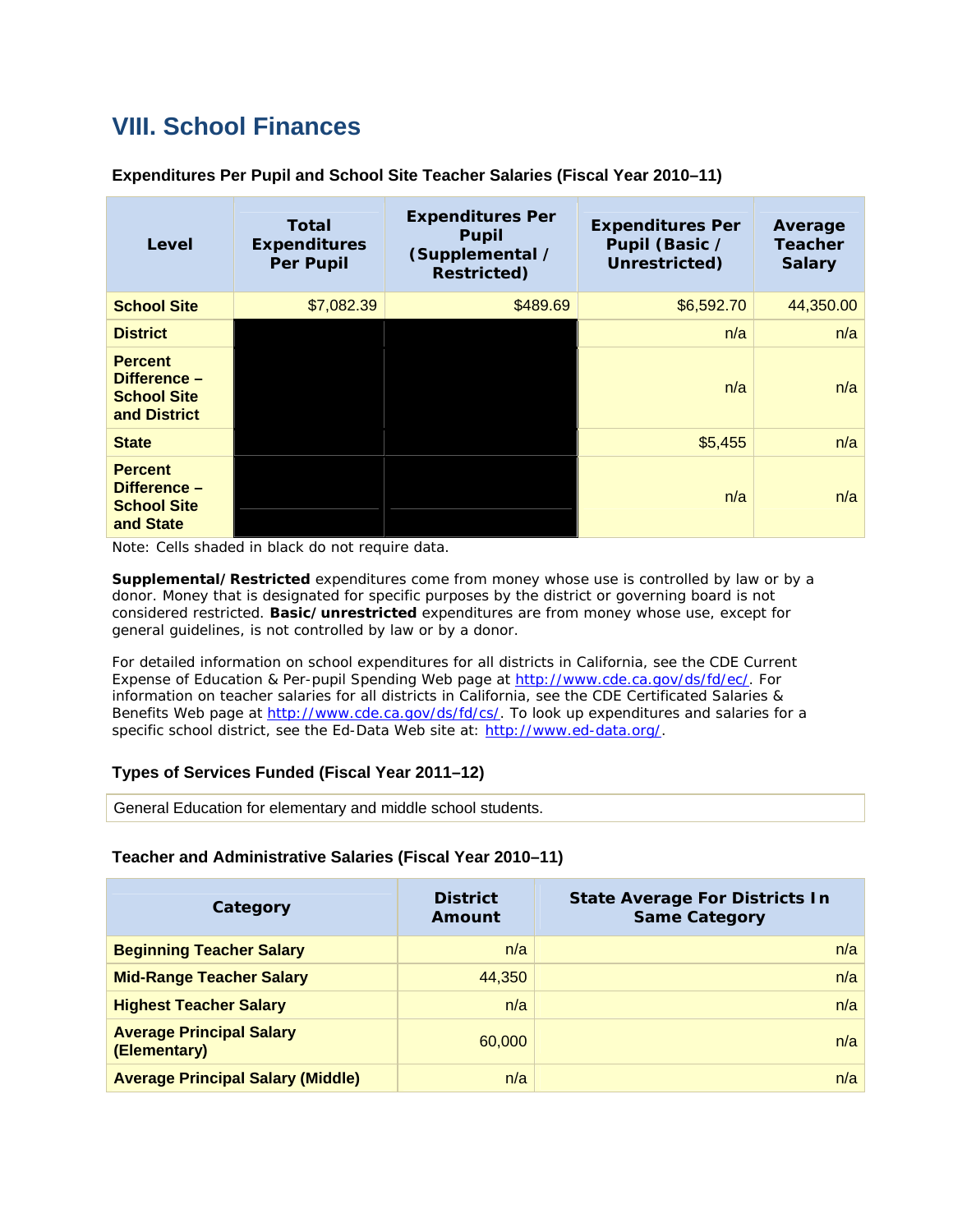| <b>Average Principal Salary (High)</b>                         | n/a   | n/a |
|----------------------------------------------------------------|-------|-----|
| <b>Superintendent Salary</b>                                   | n/a   | n/a |
| <b>Percent of Budget for Teacher</b><br><b>Salaries</b>        | 35%   | n/a |
| <b>Percent of Budget for Administrative</b><br><b>Salaries</b> | $1\%$ | n/a |

Note: For detailed information on salaries, see the CDE Certificated Salaries & Benefits Web page at http://www.cde.ca.gov/ds/fd/cs/.

# **IX. Student Performance**

### **Standardized Testing and Reporting Program**

The Standardized Testing and Reporting (STAR) Program consists of several key components, including:

- **California Standards Tests (CSTs)**, which include English-language arts (ELA) and mathematics in grades two through eleven; science in grades five, eight, and nine through eleven; and history-social science in grades eight, and nine through eleven.
- **California Modified Assessment (CMA)**, an alternate assessment that is based on modified achievement standards in ELA for grades three through eleven; mathematics for grades three through seven, Algebra I, and Geometry; and science in grades five and eight, and Life Science in grade ten. The CMA is designed to assess those students whose disabilities preclude them from achieving grade-level proficiency on an assessment of the California content standards with or without accommodations.
- **California Alternate Performance Assessment (CAPA)**, includes ELA and mathematics in grades two through eleven, and science for grades five, eight, and ten. The CAPA is given to those students with significant cognitive disabilities whose disabilities prevent them from taking either the CSTs with accommodations or modifications or the CMA with accommodations.

The assessments under the STAR Program show how well students are doing in relation to the state content standards. On each of these assessments, student scores are reported as performance levels.

For detailed information regarding the STAR Program results for each grade and performance level, including the percent of students not tested, see the CDE STAR Results Web site at http://star.cde.ca.gov/.

|         |               |                 |  | exceeding the state standards) |              | Percent of Students Scoring at Proficient or Advanced (meeting or |                                                                       |
|---------|---------------|-----------------|--|--------------------------------|--------------|-------------------------------------------------------------------|-----------------------------------------------------------------------|
| Subject | <b>School</b> | <b>District</b> |  |                                | <b>State</b> |                                                                   |                                                                       |
|         |               |                 |  |                                |              |                                                                   | 2009–   2010–   2011–   2009–   2010–   2011–   2009–   2010–   2011– |

### **Standardized Testing and Reporting Results for All Students – Three-Year Comparison**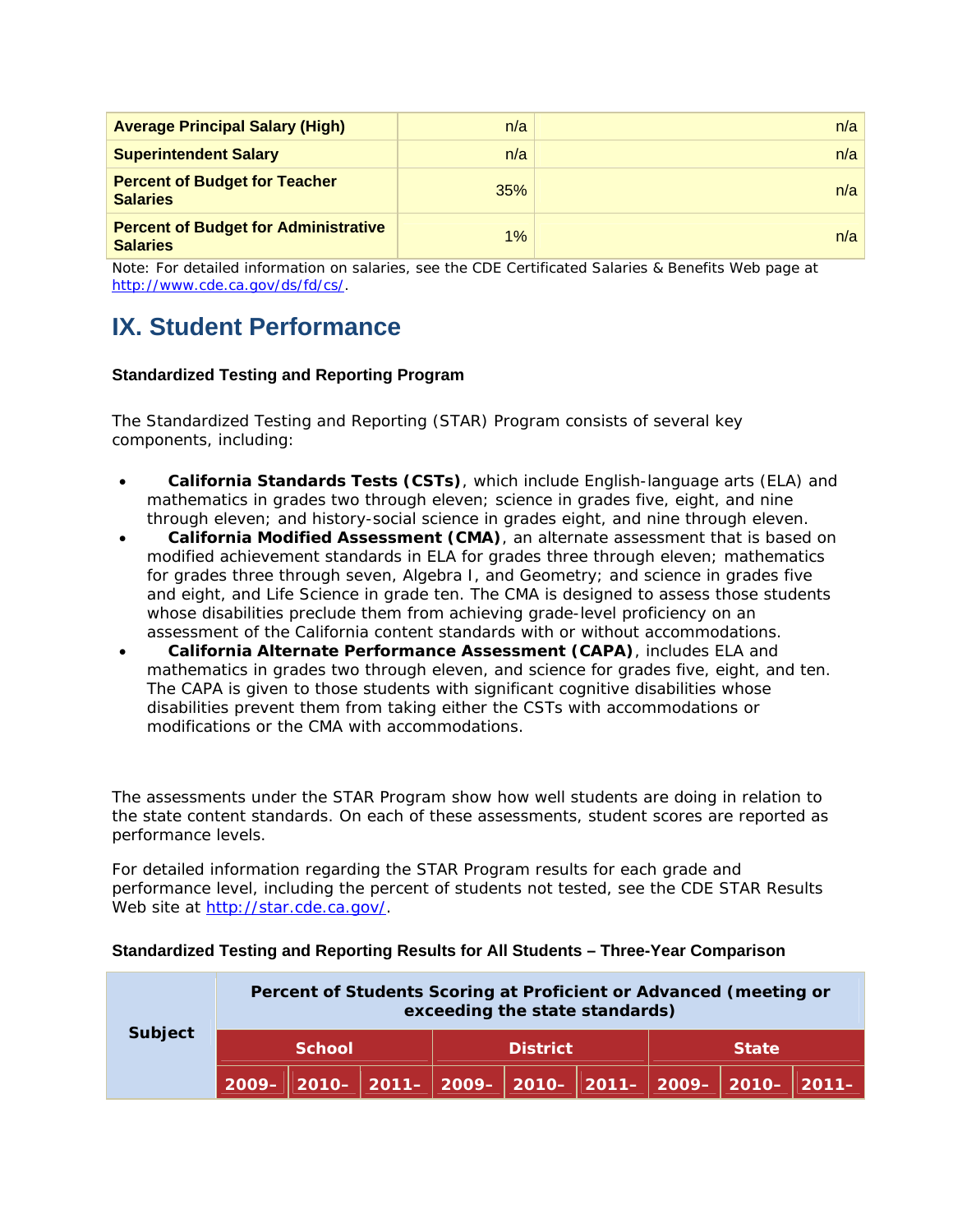|                                                    | 10    | 11  | 12  | 10    | 11  | 12  | 10  | 11  | 12 <sub>2</sub> |
|----------------------------------------------------|-------|-----|-----|-------|-----|-----|-----|-----|-----------------|
| English-<br><b>Language</b><br><b>Arts</b>         | 34.2% | 49% | 55% | 34.2% | 49% | 55% | 52% | 54% | 56%             |
| <b>Mathematics</b>                                 | 48.5% | 57% | 60% | 48.5% | 57% | 60% | 48% | 50% | 51%             |
| <b>Science</b>                                     | 44.4% | 47% | 51% | 44.4% | 47% | 51% | 54% | 57% | 60%             |
| <b>History-</b><br><b>Social</b><br><b>Science</b> | 24.1% | 10% | 38% | 24.1% | 10% | 38% | 44% | 48% | 49%             |

Note: Scores are not shown when the number of students tested is ten or less, either because the number of students in this category is too small for statistical accuracy or to protect student privacy.

#### **Standardized Testing and Reporting Results by Student Group – Most Recent Year**

|                                                                | Percent of Students Scoring at Proficient or Advanced |                    |                |                                          |  |  |  |
|----------------------------------------------------------------|-------------------------------------------------------|--------------------|----------------|------------------------------------------|--|--|--|
| Group                                                          | English-<br><b>Language Arts</b>                      | <b>Mathematics</b> | <b>Science</b> | <b>History- Social</b><br><b>Science</b> |  |  |  |
| <b>All Students in the LEA</b>                                 | 55%                                                   | 60%                | 51%            | 38%                                      |  |  |  |
| <b>All Students at the School</b>                              | 55%                                                   | 60%                | 51%            | 38%                                      |  |  |  |
| <b>Male</b>                                                    | 55%                                                   | 63%                | 53%            | 36%                                      |  |  |  |
| <b>Female</b>                                                  | 55%                                                   | 57%                | 49%            | 38%                                      |  |  |  |
| <b>Black or African American</b>                               | 53%                                                   | 52%                | 52%            | 41%                                      |  |  |  |
| <b>American Indian or Alaska</b><br><b>Native</b>              | 0%                                                    | 0%                 | 0%             | 0%                                       |  |  |  |
| <b>Asian</b>                                                   |                                                       |                    |                |                                          |  |  |  |
| <b>Filipino</b>                                                |                                                       |                    |                |                                          |  |  |  |
| <b>Hispanic or Latino</b>                                      | 58%                                                   | 74%                | 47%            | 0%                                       |  |  |  |
| <b>Native Hawaiian or Pacific</b><br><b>Islander</b>           |                                                       |                    |                |                                          |  |  |  |
| <b>White</b>                                                   |                                                       |                    |                |                                          |  |  |  |
| <b>Two or More Races</b>                                       |                                                       |                    |                |                                          |  |  |  |
| <b>Socioeconomically</b><br><b>Disadvantaged</b>               | 55%                                                   | 60%                | 51%            | 36%                                      |  |  |  |
| <b>English Learners</b>                                        | 39%                                                   | 59%                | 0%             | 0%                                       |  |  |  |
| <b>Students with Disabilities</b>                              | 37%                                                   | 63%                | 0%             | 0%                                       |  |  |  |
| <b>Students Receiving Migrant</b><br><b>Education Services</b> |                                                       |                    |                |                                          |  |  |  |

Note: Scores are not shown when the number of students tested is ten or less, either because the number of students in this category is too small for statistical accuracy or to protect student privacy.

#### **California High School Exit Examination**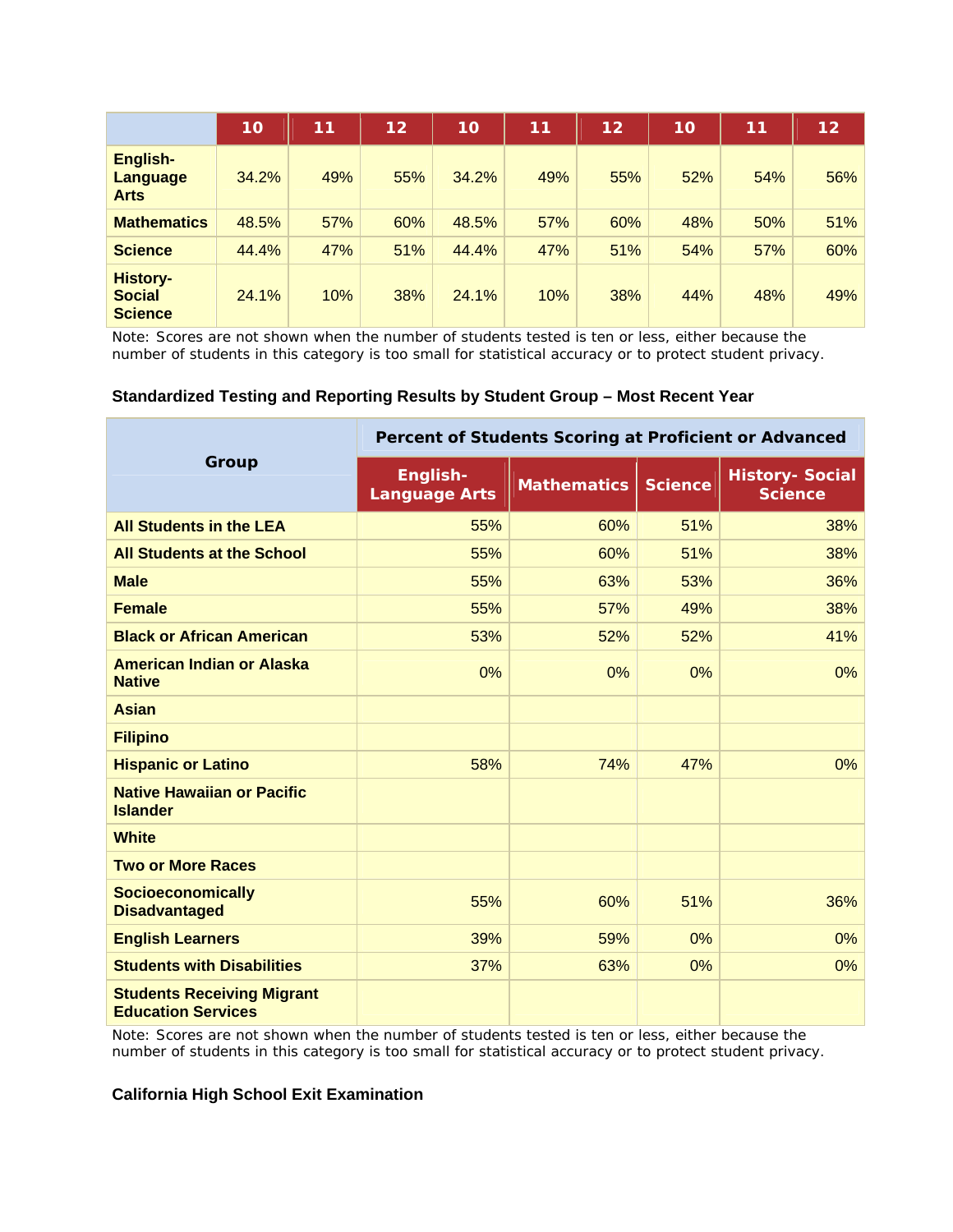The California High School Exit Examination (CAHSEE) is primarily used as a graduation requirement. However, the grade ten results of this exam are also used to establish the percentages of students at three proficiency levels (not proficient, proficient, or advanced) in ELA and mathematics to compute AYP designations required by the federal ESEA, also known as NCLB.

For detailed information regarding CAHSEE results, see the CDE CAHSEE Web site at http://cahsee.cde.ca.gov/.

### **California High School Exit Examination Results for All Grade Ten Students – Three-Year Comparison (if applicable)**

|                                            |                | Percent of Students Scoring at Proficient or Advanced |                             |                 |                |                     |                |                |                               |  |  |  |
|--------------------------------------------|----------------|-------------------------------------------------------|-----------------------------|-----------------|----------------|---------------------|----------------|----------------|-------------------------------|--|--|--|
| <b>Subject</b>                             | <b>School</b>  |                                                       |                             | <b>District</b> |                |                     | <b>State</b>   |                |                               |  |  |  |
|                                            | $2009 -$<br>10 | $2010 -$<br>11                                        | $2011 -$<br>12 <sub>1</sub> | $2009 -$<br>10  | $2010 -$<br>11 | $2011 -$<br>$12 \,$ | $2009 -$<br>10 | $2010 -$<br>11 | $2011 -$<br>$12 \overline{ }$ |  |  |  |
| English-<br><b>Language</b><br><b>Arts</b> | n/a            | n/a                                                   | n/a                         | n/a             | n/a            | n/a                 | 54%            | 59%            | 56%                           |  |  |  |
| <b>Mathematics</b>                         | n/a            | n/a                                                   | n/a                         | n/a             | n/a            | n/a                 | 54%            | 56%            | 58%                           |  |  |  |

Note: Scores are not shown when the number of students tested is ten or less, either because the number of students in this category is too small for statistical accuracy or to protect student privacy.

### **California High School Exit Examination Grade Ten Results by Student Group – Most Recent Year (if applicable)**

|                                                   |                                     | <b>English-Language Arts</b> |                 | <b>Mathematics</b>                  |                   |                 |  |
|---------------------------------------------------|-------------------------------------|------------------------------|-----------------|-------------------------------------|-------------------|-----------------|--|
| Group                                             | <b>Not</b><br><b>Proficien</b><br>t | <b>Proficient</b>            | <b>Advanced</b> | <b>Not</b><br><b>Proficien</b><br>t | <b>Proficient</b> | <b>Advanced</b> |  |
| <b>All Students in the</b><br><b>LEA</b>          | n/a                                 | n/a                          | n/a             | n/a                                 | n/a               | n/a             |  |
| <b>All Students at the</b><br><b>School</b>       | n/a                                 | n/a                          | n/a             | n/a                                 | n/a               | n/a             |  |
| <b>Male</b>                                       | n/a                                 | n/a                          | n/a             | n/a                                 | n/a               | n/a             |  |
| <b>Female</b>                                     | n/a                                 | n/a                          | n/a             | n/a                                 | n/a               | n/a             |  |
| <b>Black or African</b><br><b>American</b>        | n/a                                 | n/a                          | n/a             | n/a                                 | n/a               | n/a             |  |
| <b>American Indian or</b><br><b>Alaska Native</b> | n/a                                 | n/a                          | n/a             | n/a                                 | n/a               | n/a             |  |
| <b>Asian</b>                                      | n/a                                 | n/a                          | n/a             | n/a                                 | n/a               | n/a             |  |
| <b>Filipino</b>                                   | n/a                                 | n/a                          | n/a             | n/a                                 | n/a               | n/a             |  |
| <b>Hispanic or Latino</b>                         | n/a                                 | n/a                          | n/a             | n/a                                 | n/a               | n/a             |  |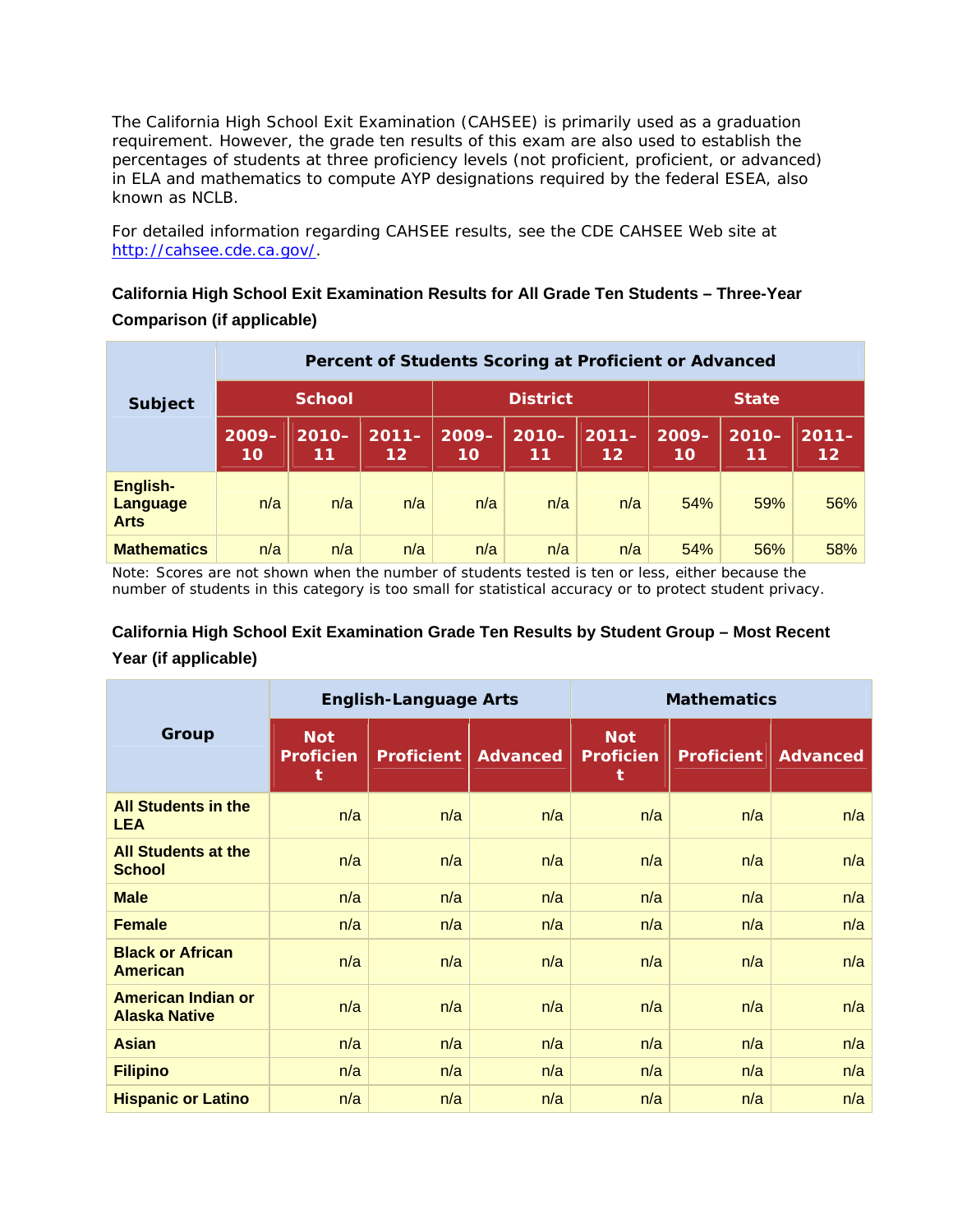| <b>Native Hawaiian or</b><br><b>Pacific Islander</b>                     | n/a | n/a | n/a | n/a | n/a | n/a |
|--------------------------------------------------------------------------|-----|-----|-----|-----|-----|-----|
| <b>White</b>                                                             | n/a | n/a | n/a | n/a | n/a | n/a |
| <b>Two or More Races</b>                                                 | n/a | n/a | n/a | n/a | n/a | n/a |
| <b>Socioeconomically</b><br><b>Disadvantaged</b>                         | n/a | n/a | n/a | n/a | n/a | n/a |
| <b>English Learners</b>                                                  | n/a | n/a | n/a | n/a | n/a | n/a |
| <b>Students with</b><br><b>Disabilities</b>                              | n/a | n/a | n/a | n/a | n/a | n/a |
| <b>Students Receiving</b><br><b>Migrant Education</b><br><b>Services</b> | n/a | n/a | n/a | n/a | n/a | n/  |

Note: Scores are not shown when the number of students tested is ten or less, either because the number of students in this category is too small for statistical accuracy or to protect student privacy.

### **California Physical Fitness Test Results (School Year 2011–12)**

The California Physical Fitness Test (PFT) is administered to students in grades five, seven, and nine only. This table displays by grade level the percent of students meeting the fitness standards for the most recent testing period. For detailed information regarding this test, and comparisons of a school's test results to the district and state, see the CDE *PFT* Web page at http://www.cde.ca.gov/ta/tg/pf/.

| <b>Grade Level</b> | <b>Percent of Students Meeting Fitness Standards</b> |                                                                      |          |  |  |  |  |  |
|--------------------|------------------------------------------------------|----------------------------------------------------------------------|----------|--|--|--|--|--|
|                    |                                                      | Four of Six Standards   Five of Six Standards   Six of Six Standards |          |  |  |  |  |  |
| -5                 | 23.90%                                               | 28.30%                                                               | 17.40%   |  |  |  |  |  |
|                    | 22.20%                                               | 38.90%                                                               | 22.20%   |  |  |  |  |  |
| 9                  | $0.00\%$                                             | $0.00\%$                                                             | $0.00\%$ |  |  |  |  |  |

Note: Scores are not shown when the number of students tested is ten or less, either because the number of students in this category is too small for statistical accuracy or to protect student privacy.

## **X. Accountability**

### **Academic Performance Index**

The Academic Performance Index (API) is an annual measure of state academic performance and progress of schools in California. API scores range from 200 to 1,000, with a statewide target of 800. For detailed information about the API, see the CDE *API Web page at* http://www.cde.ca.gov/ta/ac/ap/.

### **Academic Performance Index Ranks – Three-Year Comparison**

This table displays the school's statewide and similar schools' API ranks. The *statewide API rank* ranges from 1 to 10. A statewide rank of 1 means that the school has an API score in the lowest ten percent of all schools in the state, while a statewide rank of 10 means that the school has an API score in the highest ten percent of all schools in the state.

The *similar schools API rank* reflects how a school compares to 100 statistically matched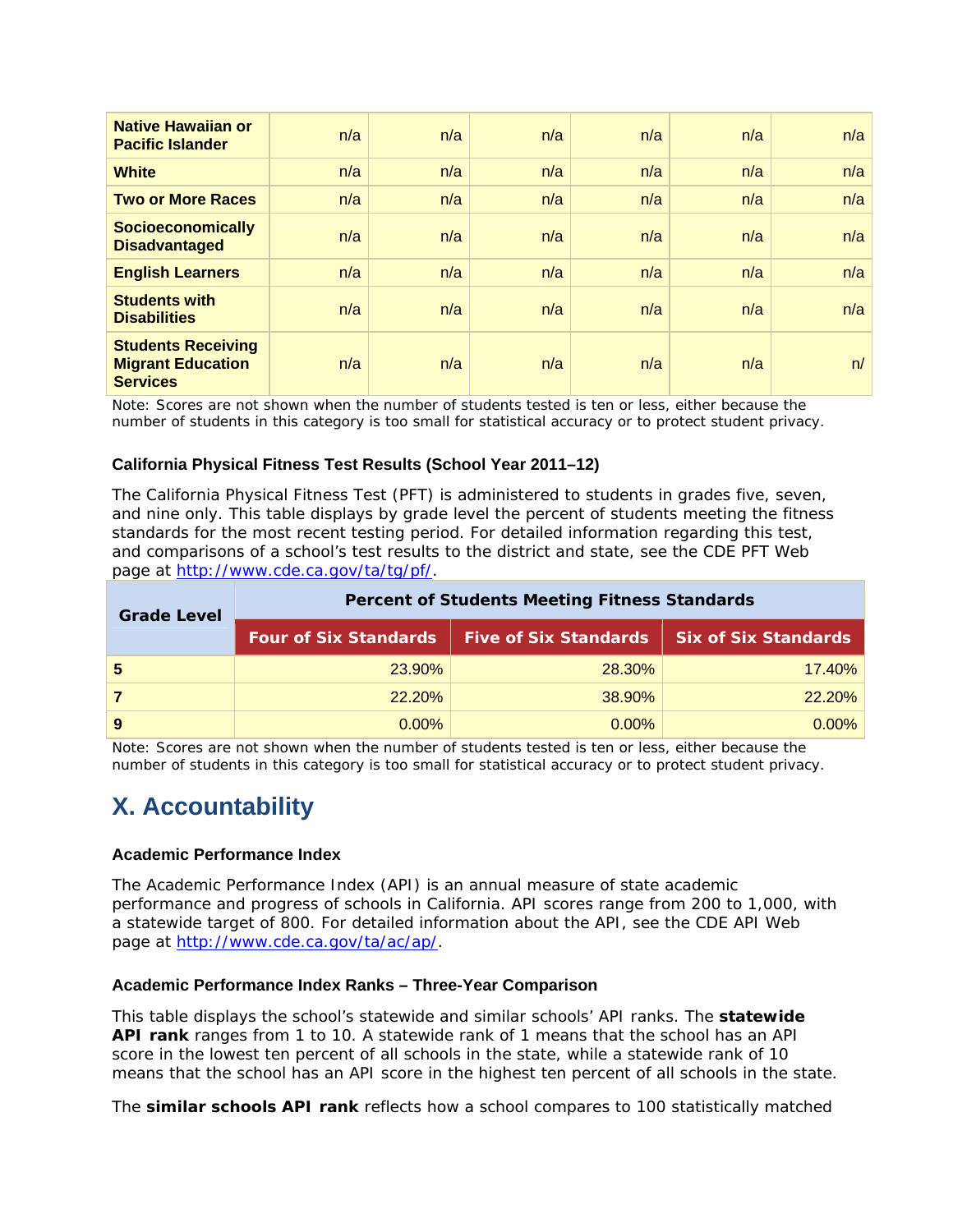"similar schools." A similar schools rank of 1 means that the school's academic performance is comparable to the lowest performing ten schools of the 100 similar schools, while a similar schools rank of 10 means that the school's academic performance is better than at least 90 of the 100 similar schools.

| <b>API Rank</b>        | 2009            | 2010 | 2011 |
|------------------------|-----------------|------|------|
| <b>Statewide</b>       |                 |      |      |
| <b>Similar Schools</b> | $\sqrt{2}$<br>ບ |      | 9    |

### **Academic Performance Index Growth by Student Group – Three-Year Comparison**

| Group                                                | <b>Actual API</b><br><b>Change 2009-10</b> | <b>Actual API</b><br><b>Change 2010-11</b> | <b>Actual API</b><br><b>Change 2011-12</b> |
|------------------------------------------------------|--------------------------------------------|--------------------------------------------|--------------------------------------------|
| <b>All Students at the School</b>                    | 34                                         | 64                                         | 22                                         |
| <b>Black or African American</b>                     | 10                                         | 73                                         | 25                                         |
| <b>American Indian or Alaska</b><br><b>Native</b>    | n/d                                        | n/d                                        | n/d                                        |
| <b>Asian</b>                                         | n/d                                        | n/d                                        | n/d                                        |
| <b>Filipino</b>                                      | n/d                                        | n/d                                        | n/d                                        |
| <b>Hispanic or Latino</b>                            | 70                                         | 42                                         | 19                                         |
| <b>Native Hawaiian or Pacific</b><br><b>Islander</b> | n/d                                        | n/d                                        | n/d                                        |
| <b>White</b>                                         | n/d                                        | n/d                                        | n/d                                        |
| <b>Two or More Races</b>                             | n/d                                        | n/d                                        | n/d                                        |
| <b>Socioeconomically</b><br><b>Disadvantaged</b>     | 27                                         | 70                                         | 17                                         |
| <b>English Learners</b>                              | 56                                         | 38                                         | 22                                         |
| <b>Students with Disabilities</b>                    | n/d                                        | n/d                                        | n/d                                        |

Note: "N/D" means that no data were available to the CDE or LEA to report. "B" means the school did not have a valid API Base and there is no Growth or target information. "C" means the school had significant demographic changes and there is no Growth or target information.

### **Academic Performance Index Growth by Student Group – 2012 Growth API Comparison**

This table displays, by student group, the number of students included in the API and the 2012 Growth API at the school, LEA, and state level.

| Group                                       |                                     | 2012 Growth API |                                     |            |                                     |              |  |  |  |  |
|---------------------------------------------|-------------------------------------|-----------------|-------------------------------------|------------|-------------------------------------|--------------|--|--|--|--|
|                                             | <b>Number of</b><br><b>Students</b> | <b>School</b>   | <b>Number of</b><br><b>Students</b> | <b>LEA</b> | <b>Number of</b><br><b>Students</b> | <b>State</b> |  |  |  |  |
| <b>All Students at the</b><br><b>School</b> | 320                                 | 805             | n/a                                 | n/a        | 4,664,264                           | 788          |  |  |  |  |
| <b>Black or African</b><br><b>American</b>  | 202                                 | 786             | n/a                                 | n/a        | 313,201                             | 710          |  |  |  |  |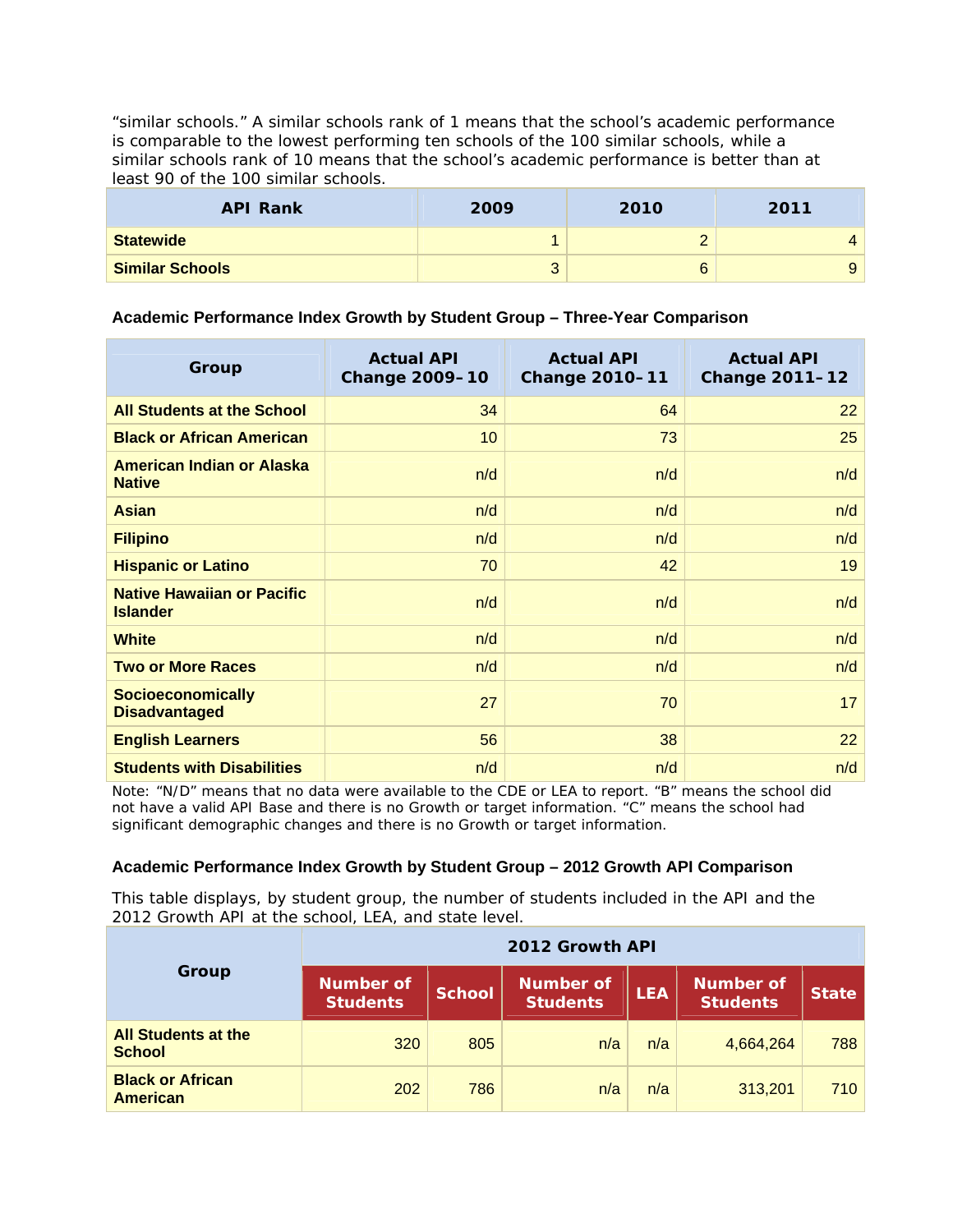| American Indian or<br><b>Alaska Native</b>           | 3              |     | n/a | n/a | 31,606    | 742 |
|------------------------------------------------------|----------------|-----|-----|-----|-----------|-----|
| <b>Asian</b>                                         | $\mathbf 0$    |     | n/a | n/a | 404,670   | 905 |
| <b>Filipino</b>                                      | $\mathbf 0$    |     | n/a | n/a | 124,824   | 869 |
| <b>Hispanic or Latino</b>                            | 115            | 834 | n/a | n/a | 2,425,230 | 740 |
| <b>Native Hawaiian or</b><br><b>Pacific Islander</b> | $\overline{0}$ |     | n/a | n/a | 26,563    | 775 |
| <b>White</b>                                         | $\overline{0}$ |     | n/a | n/a | 1,221,860 | 853 |
| <b>Two or More Races</b>                             | $\Omega$       |     | n/a | n/a | 88,428    | 849 |
| <b>Socioeconomically</b><br><b>Disadvantaged</b>     | 309            | 804 | n/a | n/a | 2,779,680 | 737 |
| <b>English Learners</b>                              | 121            | 840 | n/a | n/a | 1,530,297 | 716 |
| <b>Students with</b><br><b>Disabilities</b>          | 34             | 678 | n/a | n/a | 530,935   | 607 |

### **Adequate Yearly Progress**

The federal ESEA requires that all schools and districts meet the following Adequate Yearly Progress (AYP) criteria:

- Participation rate on the state's standards-based assessments in ELA and mathematics
- Percent proficient on the state's standards-based assessments in ELA and mathematics
- API as an additional indicator
- Graduation rate (for secondary schools)

For detailed information about AYP, including participation rates and percent proficient results by student group, see the CDE *AYP Web page at* http://www.cde.ca.gov/ta/ac/ay/.

### **Adequate Yearly Progress Overall and by Criteria (School Year 2011–12)**

| <b>AYP Criteria</b>                                   | <b>School</b> | <b>District</b> |
|-------------------------------------------------------|---------------|-----------------|
| <b>Made AYP Overall</b>                               | No.           | n/a             |
| <b>Met Participation Rate - English-Language Arts</b> | <b>Yes</b>    | n/a             |
| <b>Met Participation Rate - Mathematics</b>           | <b>Yes</b>    | n/a             |
| <b>Met Percent Proficient - English-Language Arts</b> | <b>Yes</b>    | n/a             |
| <b>Met Percent Proficient - Mathematics</b>           | <b>No</b>     | n/a             |
| <b>Met API Criteria</b>                               | <b>Yes</b>    | n/a             |
| <b>Met Graduation Rate</b>                            | N/A           | n/a             |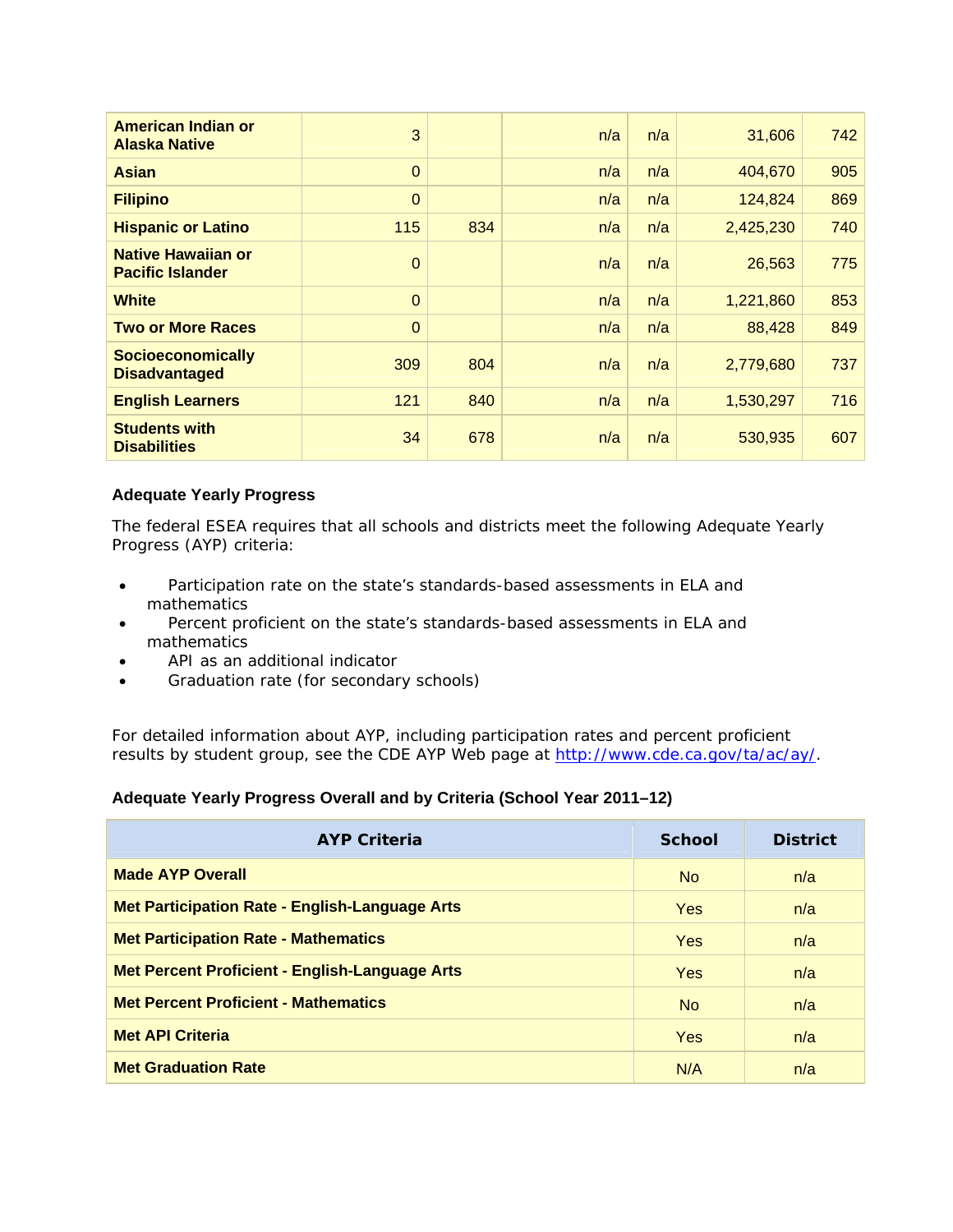### **Federal Intervention Program (School Year 2012–13)**

Schools and districts receiving federal Title I funding enter Program Improvement (PI) if they do not make AYP for two consecutive years in the same content area (ELA or mathematics) or on the same indicator (API or graduation rate). After entering PI, schools and districts advance to the next level of intervention with each additional year that they do not make AYP. For detailed information about PI identification, see the CDE *PI Status Determinations Web* page: http://www.cde.ca.gov/ta/ac/ay/tidetermine.asp.

| <b>Indicator</b>                                           | <b>School</b>     | <b>District</b> |
|------------------------------------------------------------|-------------------|-----------------|
| <b>Program Improvement Status</b>                          | $\ln$ PI          | n/a             |
| <b>First Year of Program Improvement</b>                   | 2008-2009         | n/a             |
| <b>Year in Program Improvement</b>                         | Year <sub>3</sub> | n/a             |
| <b>Number of Schools Currently in Program Improvement</b>  |                   | $\mathbf{1}$    |
| <b>Percent of Schools Currently in Program Improvement</b> |                   | $100.0\%$       |

Note: Cells shaded in black do not require data.

# **XI. School Completion and Postsecondary Preparation**

### **Admission Requirements for California's Public Universities**

### **University of California**

Admission requirements for the University of California (UC) follow guidelines set forth in the Master Plan, which requires that the top one-eighth of the state's high school graduates, as well as those transfer students who have successfully completed specified college course work, be eligible for admission to the UC. These requirements are designed to ensure that all eligible students are adequately prepared for University-level work. For general admissions requirements, please visit the *UC Admissions Information* Web page at http://www.universityofcalifornia.edu/admissions/. (Outside source)

### **California State University**

Eligibility for admission to the California State University (CSU) is determined by three factors:

- Specific high school courses
- Grades in specified courses and test scores
- Graduation from high school

Some campuses have higher standards for particular majors or students who live outside the local campus area. Because of the number of students who apply, a few campuses have higher standards (supplementary admission criteria) for all applicants. Most CSU campuses have local admission guarantee policies for students who graduate or transfer from high schools and colleges that are historically served by a CSU campus in that region. For admission, application, and fee information see the *CSU Web page at*  http://www.calstate.edu/admission/admission.shtml. (Outside source)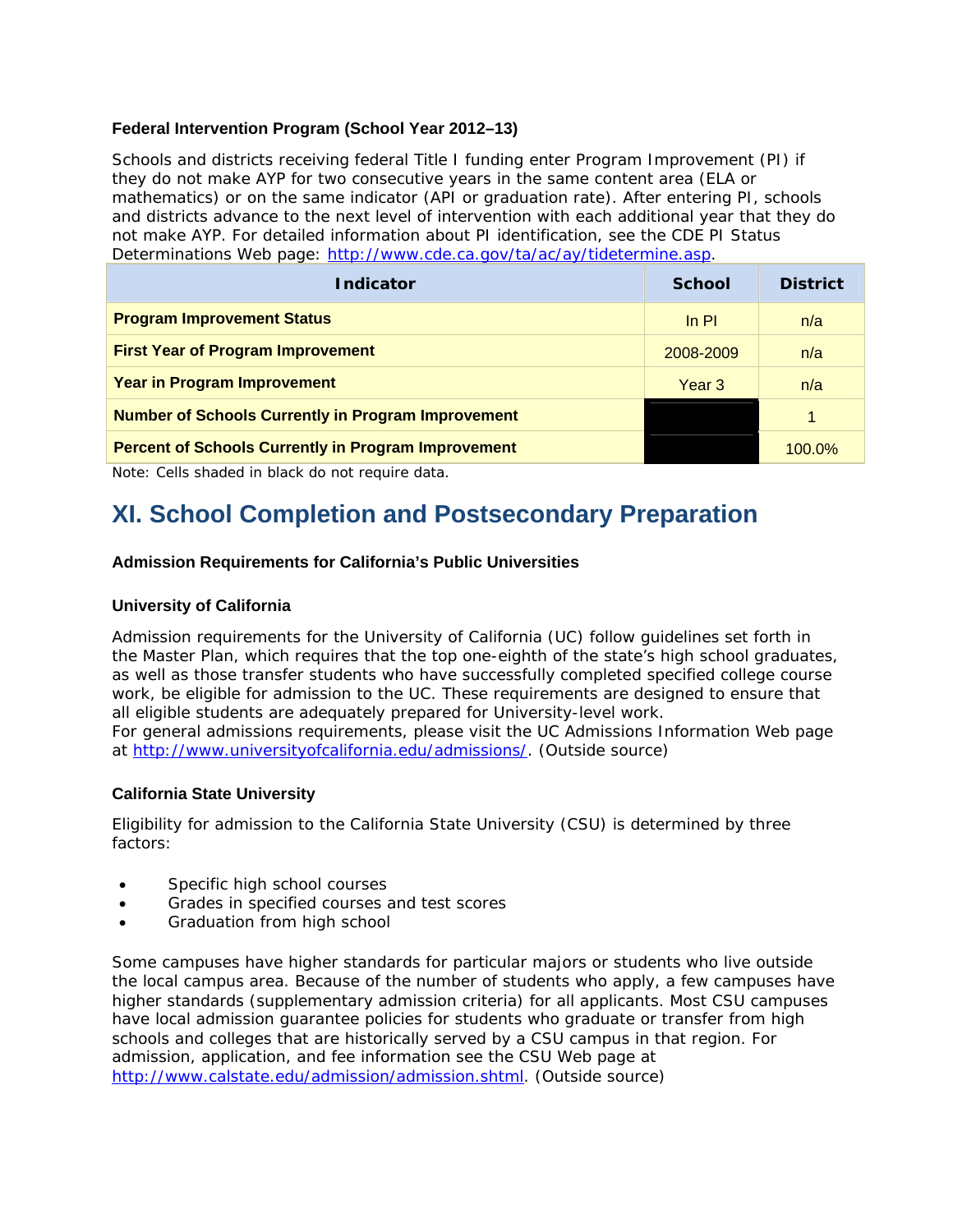### **Dropout Rate and Graduation Rate**

|                           | <b>School</b>  |                | <b>District</b> |                |                | <b>State</b>   |                |                |                |
|---------------------------|----------------|----------------|-----------------|----------------|----------------|----------------|----------------|----------------|----------------|
| <b>Indicator</b>          | $2008 -$<br>09 | $2009 -$<br>10 | $2010 -$<br>11  | $2008 -$<br>09 | $2009 -$<br>10 | $2010 -$<br>11 | $2008 -$<br>09 | $2009 -$<br>10 | $2010 -$<br>11 |
| <b>Dropout</b><br>Rate    |                | n/a            | n/a             |                | n/a            | n/a            |                | 16.6           | 14.4           |
| <b>Graduation</b><br>Rate |                | n/a            | n/a             |                | n/a            | n/a            |                | 74.72          | 76.26          |

Note: Cells shaded in black do not require data.

### **Completion of High School Graduation Requirements**

This table displays, by student group, the percent of students who began the 2011–12 school year in grade twelve and were a part of the school's most recent graduating class, meeting all state and local graduation requirements for grade twelve completion, including having passed both the ELA and mathematics portions of the CAHSEE or received a local waiver or state exemption.

| Group                                      | <b>Graduating Class of 2012</b> |                 |              |  |
|--------------------------------------------|---------------------------------|-----------------|--------------|--|
|                                            | <b>School</b>                   | <b>District</b> | <b>State</b> |  |
| <b>All Students</b>                        | n/a                             | n/a             | N/D          |  |
| <b>Black or African American</b>           | n/a                             | n/a             | N/D          |  |
| American Indian or Alaska Native           | n/a                             | n/a             | N/D          |  |
| <b>Asian</b>                               | n/a                             | n/a             | N/D          |  |
| <b>Filipino</b>                            | n/a                             | n/a             | N/D          |  |
| <b>Hispanic or Latino</b>                  | n/a                             | n/a             | N/D          |  |
| <b>Native Hawaiian or Pacific Islander</b> | n/a                             | n/a             | N/D          |  |
| <b>White</b>                               | n/a                             | n/a             | N/D          |  |
| <b>Two or More Races</b>                   | n/a                             | n/a             | N/D          |  |
| <b>Socioeconomically Disadvantaged</b>     | n/a                             | n/a             | N/D          |  |
| <b>English Learners</b>                    | n/a                             | n/a             | N/D          |  |
| <b>Students with Disabilities</b>          | n/a                             | n/a             | N/D          |  |

Note: "N/D" means that no data were available to the CDE or LEA to report.

### **Career Technical Education Programs (School Year 2011–12)**

N/A

### **Career Technical Education Participation (School Year 2011–12)**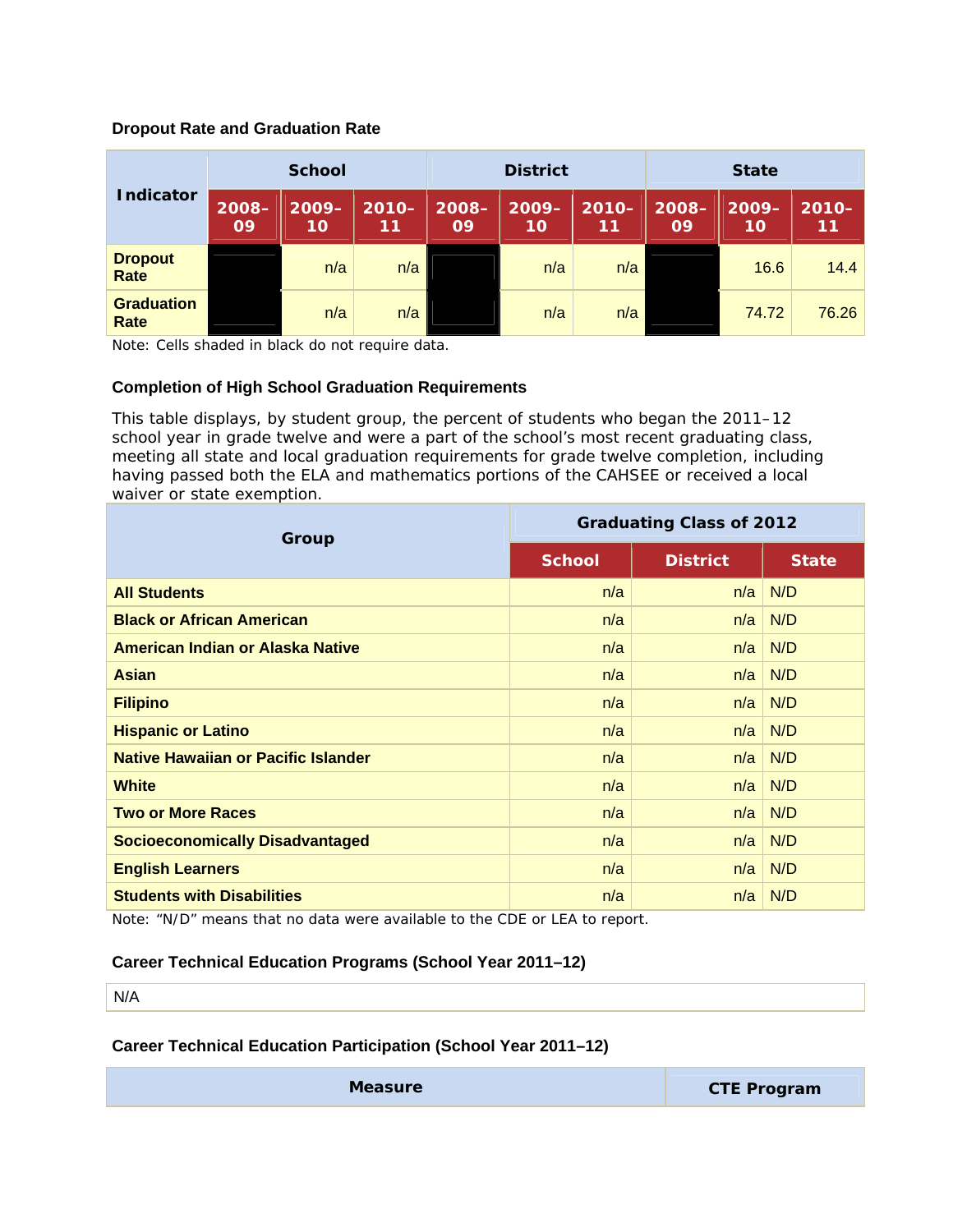|                                                                                                                   | Participation |
|-------------------------------------------------------------------------------------------------------------------|---------------|
| <b>Number of pupils participating in CTE</b>                                                                      | N/A           |
| Percent of pupils completing a CTE program and earning a high school<br>diploma                                   | N/A           |
| Percent of CTE courses sequenced or articulated between the school<br>and institutions of postsecondary education | N/A           |

### **Courses for University of California and/or California State University Admission**

| UC/CSU Course Measure                                                     | Percent |
|---------------------------------------------------------------------------|---------|
| 2011-12 Students Enrolled in Courses Required for UC/CSU Admission        |         |
| 2010-11 Graduates Who Completed All Courses Required for UC/CSU Admission |         |

### **Advanced Placement Courses (School Year 2011–12)**

| <b>Subject</b>                            | <b>Number of AP Courses</b><br>Offered <sup>*</sup> | <b>Percent of Students In AP</b><br><b>Courses</b> |
|-------------------------------------------|-----------------------------------------------------|----------------------------------------------------|
| <b>Computer Science</b>                   | n/a                                                 |                                                    |
| <b>English</b>                            | n/a                                                 |                                                    |
| <b>Fine and Performing</b><br><b>Arts</b> | n/a                                                 |                                                    |
| <b>Foreign Language</b>                   | n/a                                                 |                                                    |
| <b>Mathematics</b>                        | n/a                                                 |                                                    |
| <b>Science</b>                            | n/a                                                 |                                                    |
| <b>Social Science</b>                     | n/a                                                 |                                                    |
| <b>All courses</b>                        | n/a                                                 |                                                    |

Note: Cells shaded in black do not require data. \*Where there are student course enrollments.

# **XII. Instructional Planning and Scheduling**

### **Professional Development**

This section provides information on the annual number of school days dedicated to staff development for the most recent three-year period.

2009-2010 - One week prior to school in September and weekly staff development meetings. 2010-2011 – One week prior to school in September and weekly staff development meetings

2011-2012 – One week prior to school in September and weekly staff development meetings.

| Today's Fresh Start Charter       | School Accountability Report Card, 2011-2012 |
|-----------------------------------|----------------------------------------------|
| SBE - Today's Fresh Start Charter | Provided by the Ed-Data Partnership          |